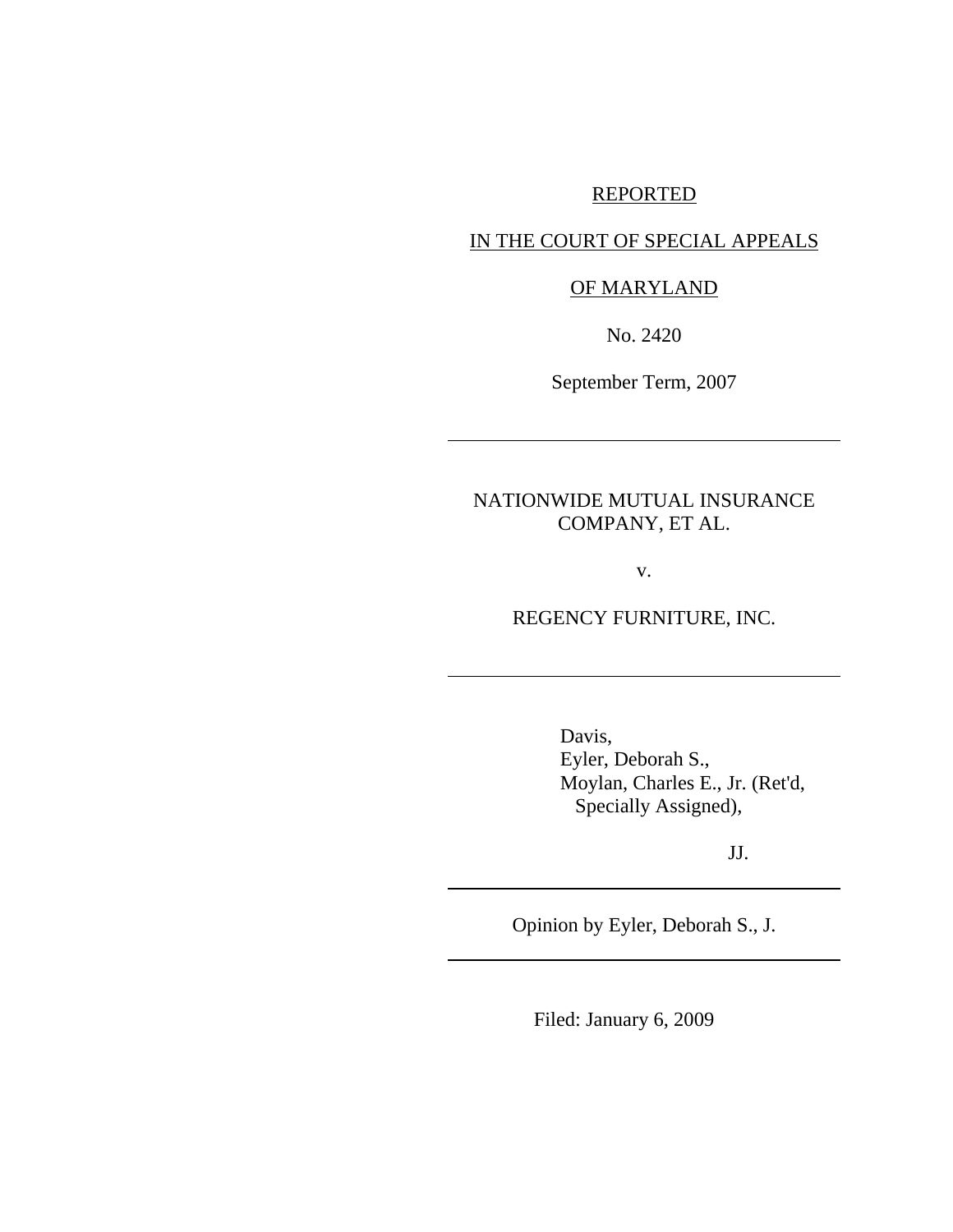Regency Furniture, Inc. ("Regency"), an appellee and cross-appellant, is a furniture store that leased premises from a landlord now known as DDRM Largo Town Center, LLC ("DDRM"), an appellee and cross-appellant.<sup>1</sup> During the relevant time, Nationwide Mutual Insurance Company ("Nationwide"), the appellant and a cross-appellee, issued Regency a Businessowners Policy No. 53 BO 211-358-3005 ("the Policy"), which was in force.

In a single action in the Circuit Court for Prince George's County, Regency sued DDRM for breach of lease, trespass, conversion, and accounting, and DDRM and Nationwide for a declaratory judgment of its (Regency's) rights under the Policy. Regency's claims arose out of three separate events. In the first, on February 4, 2005, DDRM agents allegedly came onto Regency's leased premises and destroyed certain items of its inventory. The second event, in June 2005, was an act of vandalism, by unknown culprits, in which seven HVAC units on the roof of the leased premises were damaged so badly they had to be replaced. The third event occurred over a period of time -- from December 2004 to October 2007 -- during which DDRM insisted that Regency was delinquent in its rent payments.

In the contract and tort claims against DDRM, Regency sought to recover damages for its destroyed inventory. In the contract and declaratory judgment claims, Regency sought reimbursement, either from Nationwide under terms of the Policy, or from DDRM under the terms of the lease, for the expenses Regency incurred in replacing the vandalized HVAC units. In the accounting claim, Regency sought a reconciliation of its rent payments.

<sup>&</sup>lt;sup>1</sup>The original landlord was Inland Mid-Atlantic Management Corp., which then became the successor-by-merger to Inland Mid-Atlantic Management, LLC. Inland Southeast Largo, LLC and Inland Mid-Atlantic Management Corp. were acquired by DDRM Largo Town Center, LLC. For clarity, we shall refer to those companies as DDRM.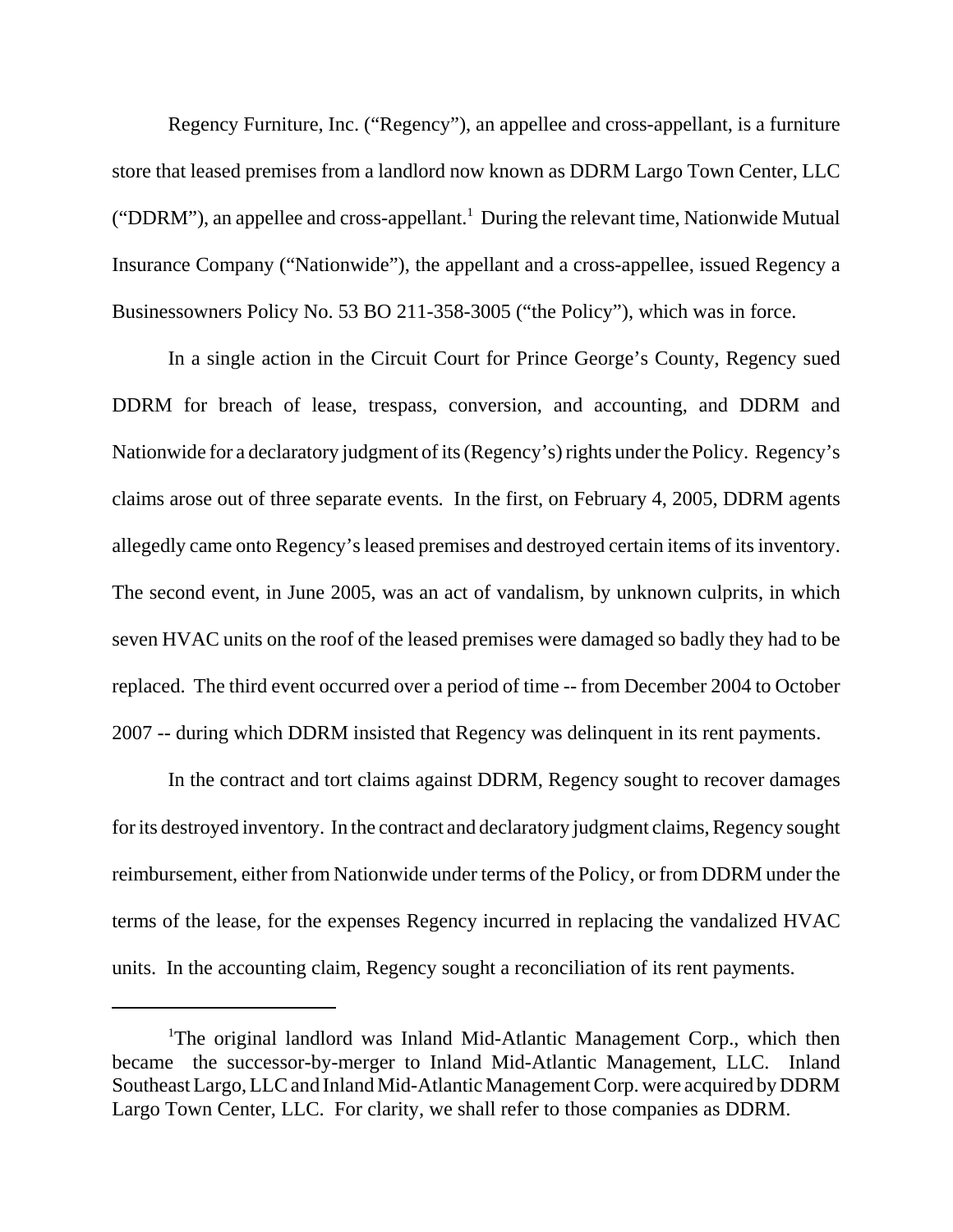The court bifurcated the trial between the counts against DDRM and the one count against Nationwide, but heard arguments of counsel for all the parties together. The case was tried to the court, which rendered a verdict in favor of Regency and against DDRM for conversion, and awarded \$34,567.20 in damages. It further rendered a verdict against Nationwide in the declaratory judgment claim, ruling that Regency's expenses incurred in replacing the damaged HVAC units were covered under the Policy. The court did not decide whether DDRM had breached the lease by not paying for the cost of the HVAC unit replacements. The court otherwise ruled that DDRM had not breached the covenant of quiet enjoyment in the lease; that Regency and DDRM had settled the accounting claim; and that Regency had effectively withdrawn its trespass claim.<sup>2</sup>

Nationwide noted an appeal, presenting one question for review, which we have rephrased:

I. Did the trial court err in declaring that the Policy covered the replacement value of the HVAC units?

Thereafter, Regency noted a cross-appeal, posing three questions for review, which we also have reworded slightly:

- I. Did the trial court err in ruling that DDRM did not breach the lease?
- II. Did the trial court err in ruling that Regency and DDRM fully and finally settled the accounting claim?
- III. Did the trial court err in not considering the issue of prevailing party attorneys' fees under the lease?

 $2$ There is no challenge to the trespass ruling in this appeal.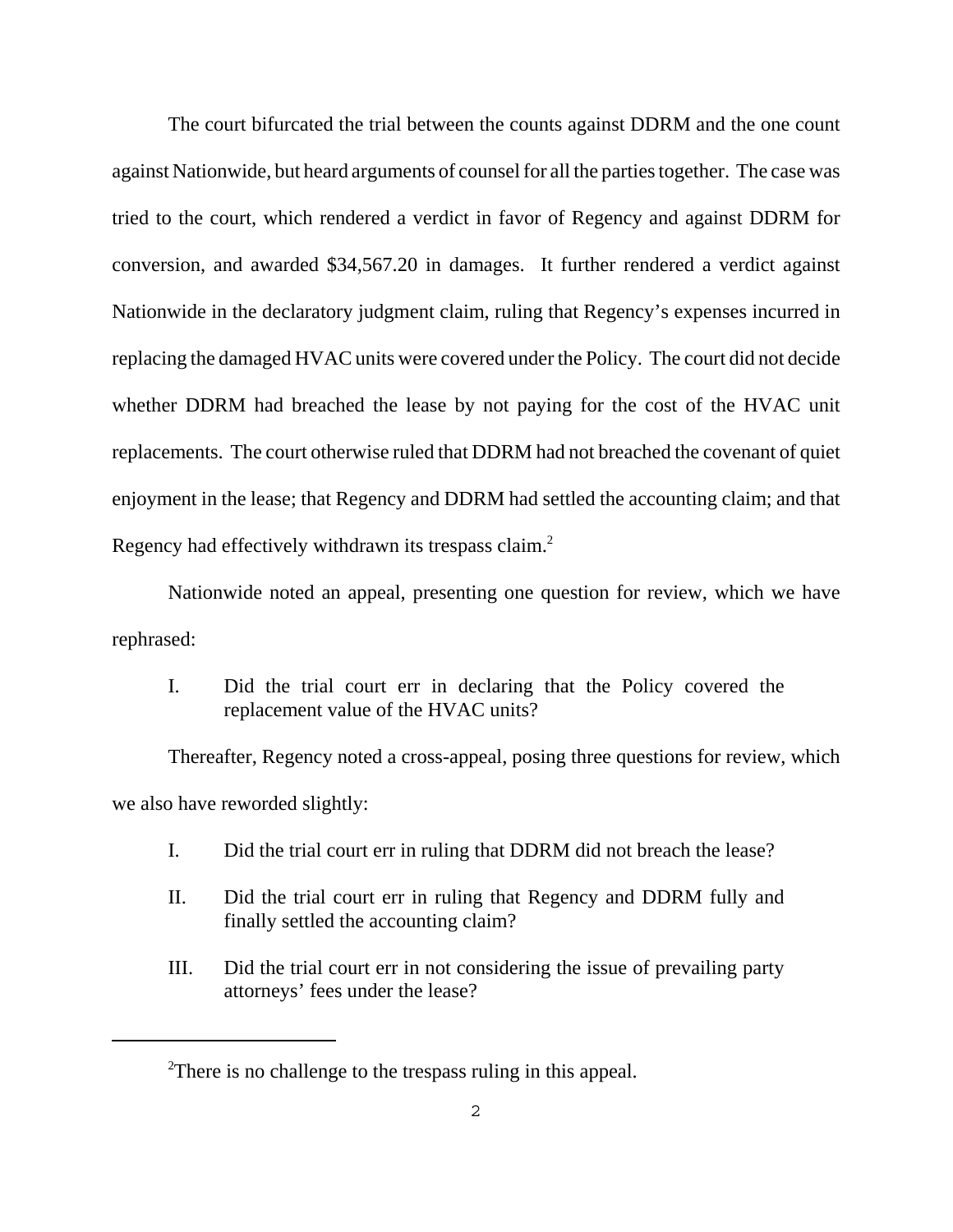DDRM noted a cross-appeal, raising one issue, rephrased as follows:

I. Did the trial court err by admitting into evidence certain testimony and documents relating to the value of the inventory items removed from the leased premises?

Finally, in its brief, Regency moved to dismiss DDRM's cross-appeal as untimely.

For the reasons we shall explain, we shall grant Regency's motion to dismiss DDRM's cross-appeal. We answer "Yes" to Nationwide's question and "No" to Regency's questions. Consequently, we shall affirm the judgment in favor of Regency against DDRM for conversion; vacate the judgment against Nationwide on the declaratory judgment claim; and remand the case to the circuit court for further proceedings not inconsistent with this opinion.

## **FACTS AND PROCEEDINGS**

On July 15, 2002, Regency entered into a lease ("Lease") with Largo-Springhill LP of a large retail store located in the Largo Town Center in Prince George's County. The store, which used to be a Hechinger's, consists of a 71,042 square foot building and an adjoining fenced-in outdoor storage area, referred to as the "Yard." (Adopting the nomenclature in the Lease, we shall refer to both as the "Demised Premises.") A year later, Regency received notice that the shopping center, including the Demised Premises, was being sold to DDRM. From that time on, DDRM was Regency's landlord under the Lease.

By late 2004, a dispute had arisen between DDRM and Regency over an alleged arrearage in rent (which would constitute a default of the Lease). On February 18, 2005, DDRM sued Regency in the District Court of Maryland in Prince George's County, alleging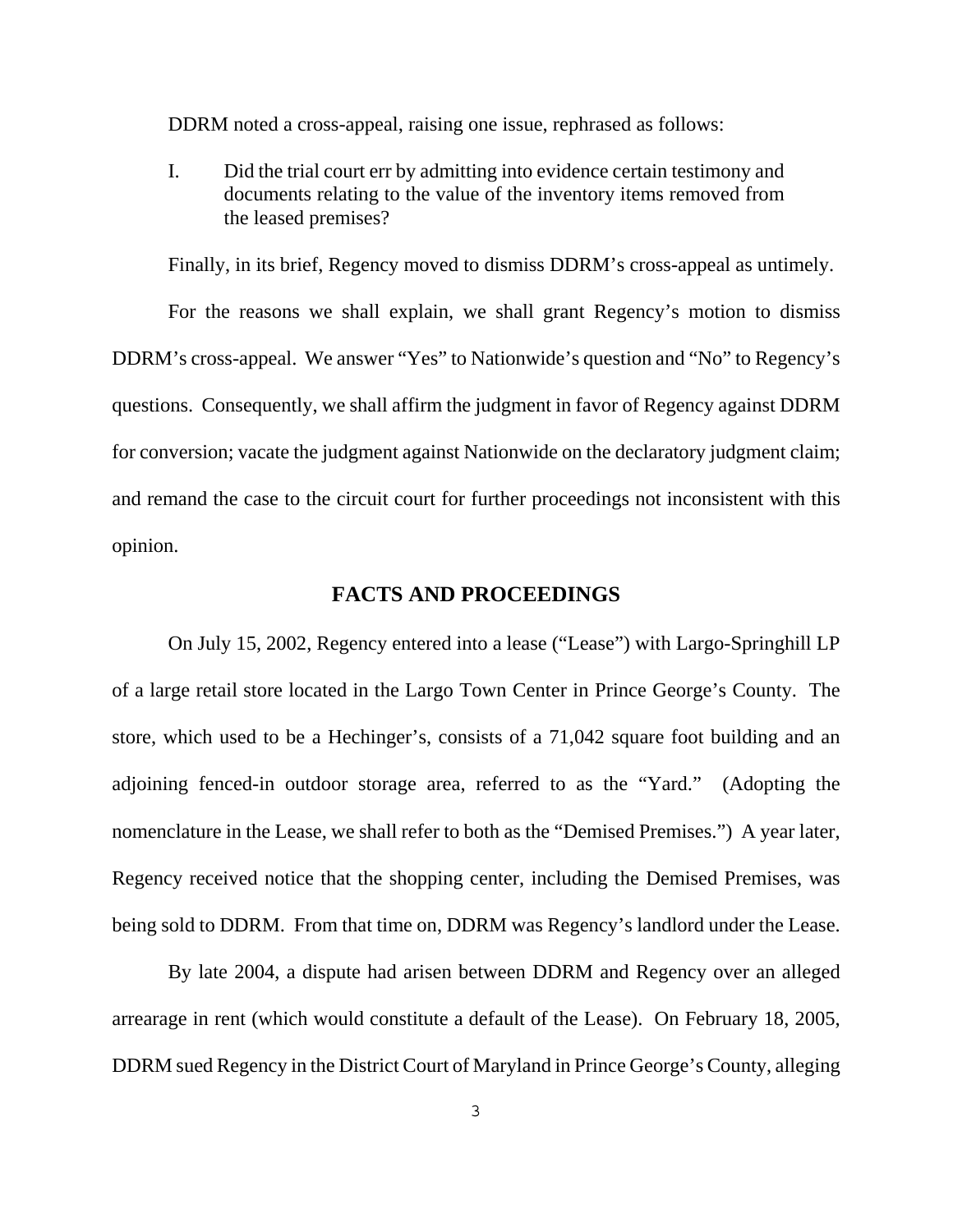failure to pay rent due under the Lease. On March 4, 2005, the case was called, but by then the parties had agreed not to appear for trial. In the meantime, DDRM had acknowledged to Regency that there had been errors in its previous invoices, and the parties had agreed to dismiss the rent action and engage in settlement discussions.

Sometime prior to February 2005, Prince George's County ("the County") issued DDRM at least two citations for County Code violations for failure to properly maintain the Yard.<sup>3</sup> On February 4, 2005, agents of DDRM arrived at the Demised Premises before opening time and began removing items from the Yard. At around 11:30 a.m., Nicholas Fiandaca, a Regency employee, arrived at the Demised Premises and found the sliding gate in the fence to the Yard toppled over, the locks and chains on the gate broken, damage to the concrete slab supporting the fence, and DDRM's agents inside the Yard, with their truck. Fiandaca saw DDRM's agents remove items from the Yard and put them in their truck and into a nearby dumpster. He directed them to stop, and they did.

A few months later, but before June 9, 2005, someone illegally accessed the store roof and vandalized a number of roof-mounted HVAC units. The damage was discovered June 9, 2005, by a maintenance worker with HVAC Mechanical Service, LLC ("HVAC Mechanical"), who was performing a regular service visit. He found that seven of the nine HVAC units had been damaged or had parts stolen. Regency called the police.

<sup>&</sup>lt;sup>3</sup>The citations charged failure to remove trash and debris.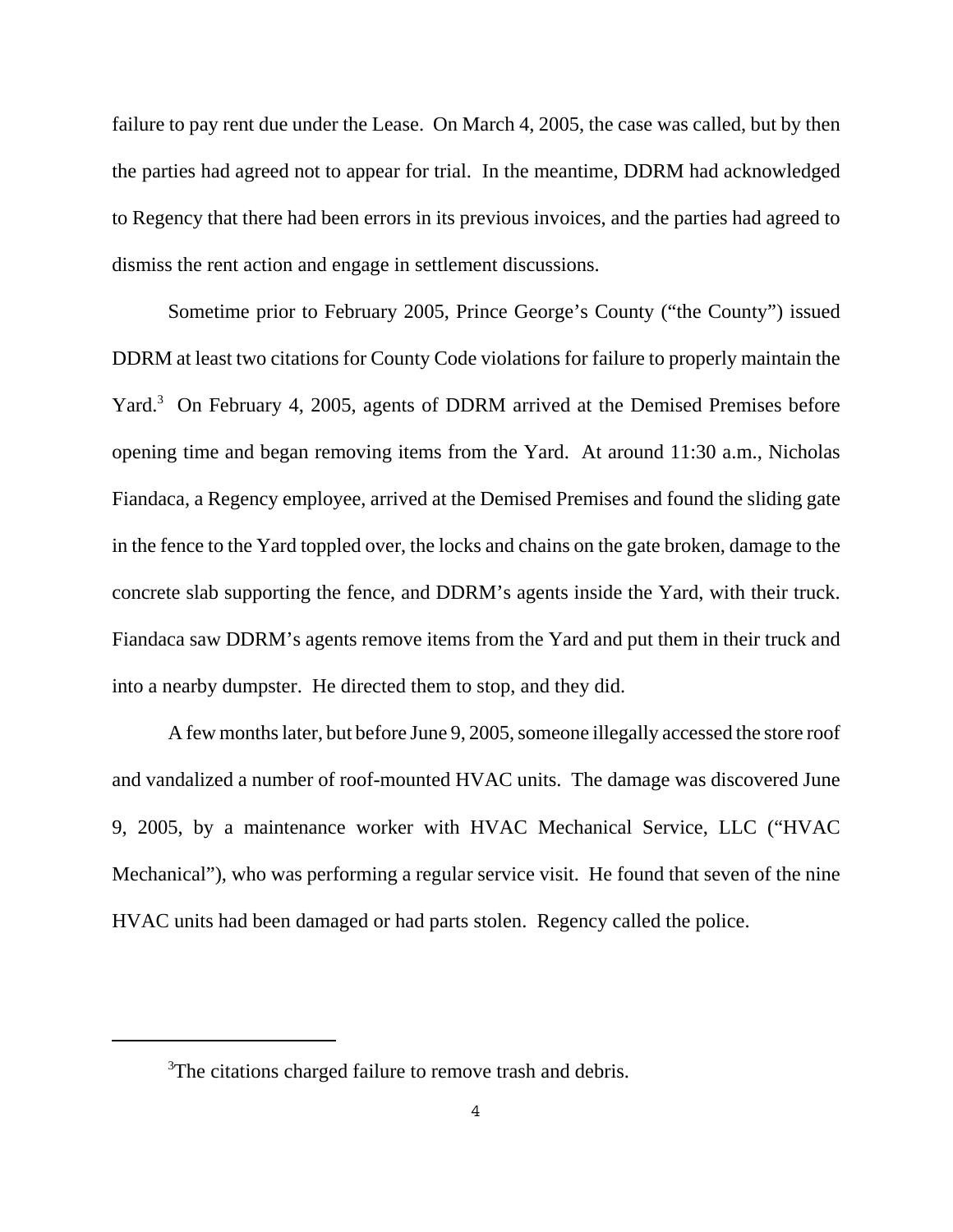The next day, June 10, 2005, Corporal Leonard Hilton, of the Prince George's County Police Department, responded to the call to make a report. He wrote down the information supplied by Regency, including a description of the damage and an estimate of the damaged HVAC units' value. That same day, Regency, through its manager Kenneth Whang, submitted a claim to Nationwide, seeking to recover under the Policy for the damage to the HVAC units. By letter of June 14, 2005, Nationwide denied the claim, stating that the damage was not covered under the Policy because "the damaged property is property of the building owner and not your business personal property," whereas the Policy "is for Business Personal Property that you own that is used in your business." Nationwide suggested that Regency contact DDRM, which it did. DDRM responded, stating that, under the terms of the Lease, Regency (not it) was responsible for repairing or replacing the damaged HVAC units.

Regency hired HVAC Mechanical to prepare an estimate of the cost to repair or replace the seven damaged HVAC units. HVAC Mechanical determined that the seven units were damaged beyond repair, and that their replacement cost was \$135,000.

Meanwhile, Regency informed Nationwide of DDRM's response, provided Nationwide with a copy of the Lease, and asked it to reconsider its claim denial. On January 27, 2006, Nationwide confirmed that the losses were not covered under the Policy and further opined that repair or replacement of the HVAC units was the responsibility of DDRM, as owner and lessor.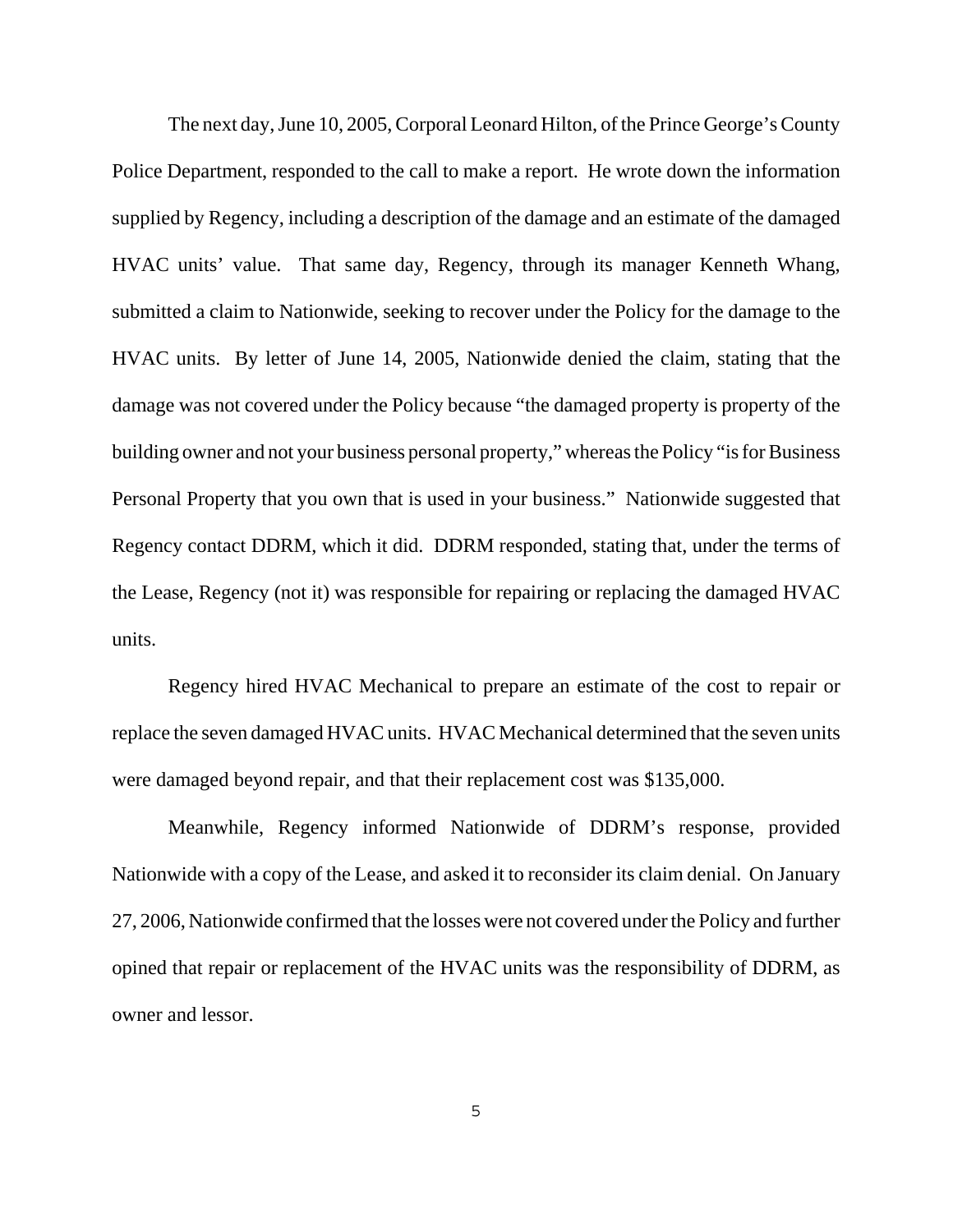Regency contracted with HVAC Mechanical to replace the seven units in accordance with its estimate. The work was completed April 19, 2006. Regency paid HVAC Mechanical two installments of \$67,500 each.

On July 11, 2006, in the Circuit Court for Prince George's County, Regency filed suit against DDRM and Nationwide, as noted previously. The case was tried to the court on October 16, 2007. On November 26, 2007, the court issued a written memorandum and order, which was docketed on December 3, 2007.

The court found in favor of Regency against DDRM for conversion and awarded \$34,567.20 in damages for the cost of inventory taken from the yard. It found in DDRM's favor on the breach of Lease count and determined that Regency was not entitled to prejudgment interest, that the accounting claim had been settled, and that the trespass claim failed for lack of evidence of damages. It also ruled that neither Regency nor DDRM was a "prevailing party" under a fee-shifting provision in the Lease. Finally, it declared that the replacement cost of the damaged HVAC units was covered by the Policy and ordered Nationwide to reimburse Regency for that cost.

We shall include additional facts in our discussion of the issues.

#### **DISCUSSION**

#### I.

Because the case below was a bench trial, the standard of review is governed by Rule 8-131(c). We shall review the trial court's decision on both the law and the evidence,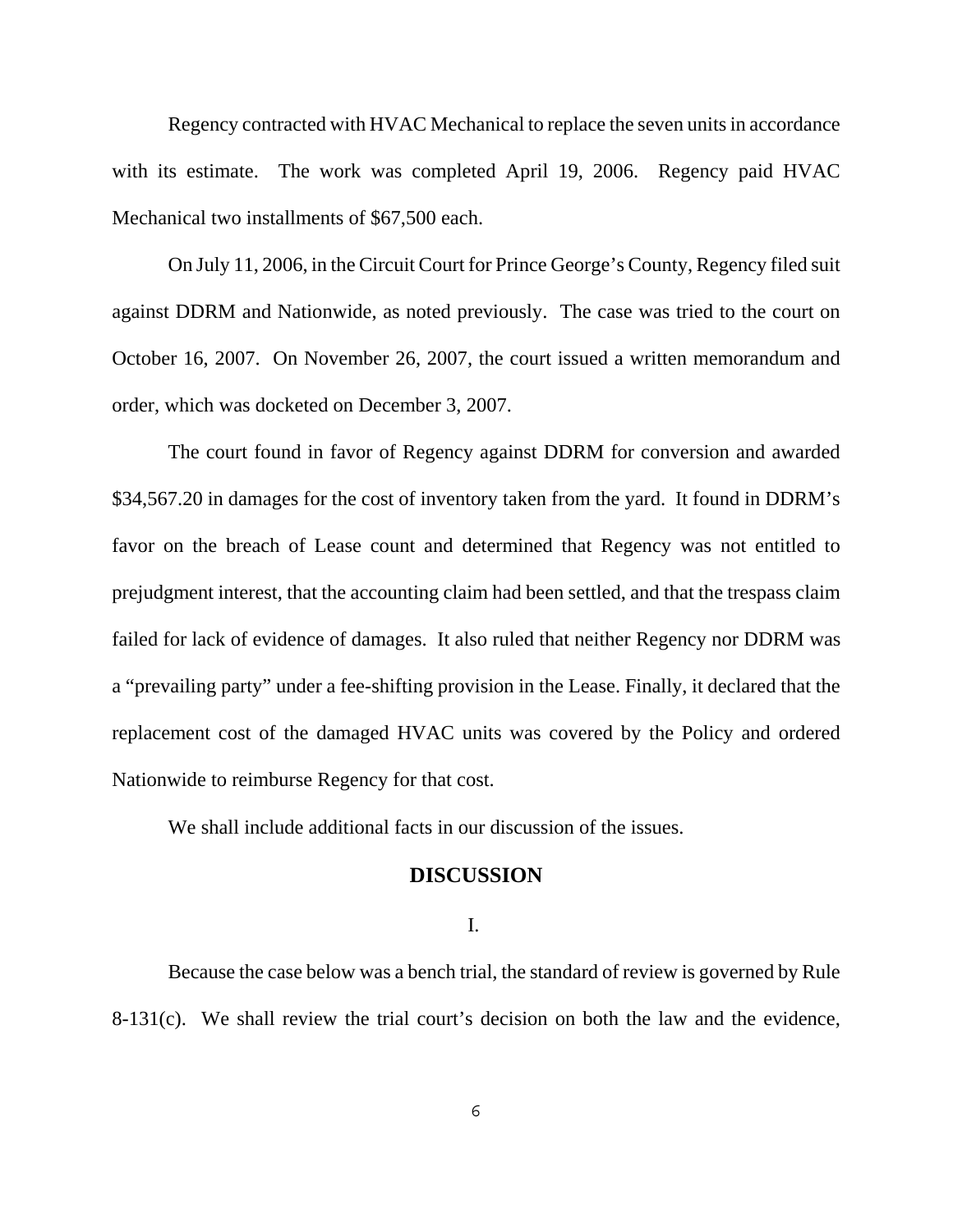upholding factual findings unless clearly erroneous, but subjecting its legal conclusions to *de novo* review. *Jackson v. 2109 Brandywine, LLC*, 180 Md. App. 535, 567 (2008).

Insurance policies are contracts. *Mescarillo v. Prof'l Risk Mgmt. Servs., Inc.*, 398 Md. 529,540(2007). The interpretation of a contract is a legal question subject to *de novo* review. *Atl. Contracting & Material Co. v. Ulico Cas. Co.*, 380 Md. 285, 300-01 (2004); *Wells v. Chevy Chase Bank, F.S.B.*, 363 Md. 232, 250 (2001). Maryland follows the objective theory of contract interpretation. *Atl. Contracting*, *supra*, 380 Md. at 301; *Sy-Lene of Wash., Inc. v. Starwood Urban Retail II, LLC*, 376 Md. 157, 166 (2003). That theory focuses on the written text: the construing court's task is to "'determine from the language of the agreement itself what a reasonable person in the position of the parties would have meant at the time it was effectuated.'" *Taylor v. NationsBank, N.A.*, 365 Md. 166, 178-79 (2001) (quoting *GMAC v. Daniels*, 303 Md. 254, 261 (1985)).

We begin with the "customary, ordinary, and accepted" meaning of the contractual language, "[u]nless there is an indication that the parties intended to use words in the [contract] in a technical sense." *Lloyd E. Mitchell, Inc. v. Md. Cas. Co.*, 324 Md. 44, 56 (1991). "The words employed in the contract are to be given their ordinary and usual meaning, in light of the context within which they are employed." *Wells*, *supra*, 363 Md. at 251. "Where the contract comprises two or more documents, the documents are to be construed together, harmoniously, so that, to the extent possible, all of the provisions can be given effect." *Rourke v. Amchem Prods., Inc.*, 384 Md. 329, 354 (2004).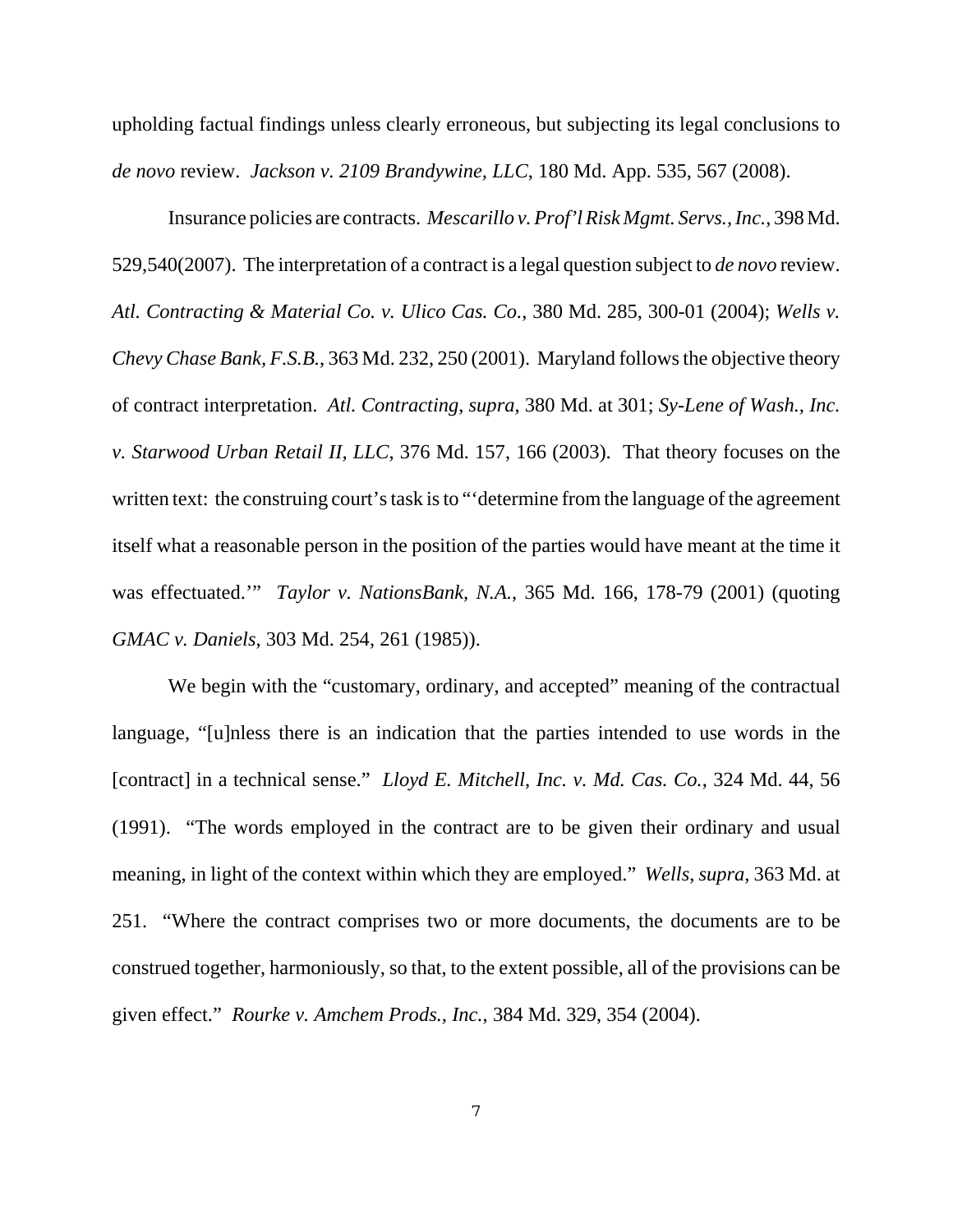If the contract language in question is clear and unambiguous, "there is no room for construction, and a court must presume that the parties meant what they expressed." *GMAC, supra*, 303 Md. at 261. "[T]he clear and unambiguous language of an agreement will not give way to what the parties thought the agreement meant or was intended to mean." *Atl. Contracting*, *supra*, 380 Md. at 301.

Words in a contract are ambiguous if they reasonably can be understood to have more than one meaning. *Diamond Point Plaza Ltd. P'ship v. Wells Fargo Bank, N.A.*, 400Md. 718, 751 (2007). Whether the words in a contract are ambiguous is a question of law, which we decide and review *de novo*. *Id.* "In deciding whether the [language of a] contract is ambiguous, the court may not resort to extrinsic evidence if it will alter the plain meaning of the writing. Instead, the court is confined to a review of the contract language itself; it must consider what a reasonable person in the position of the parties would have thought it to mean." *Univ. of Balt. v. Iz*, 123 Md. App. 135, 162 (1998) (citations omitted). If contract language is ambiguous, extrinsic evidence may be considered and "the meaning of the contract is a question to be determined by the trier of fact," subject to review for clear error. *Iz*, *supra*, 123 Md. App. at 162; Md. Rule 8-131(c).

In the case at bar, the Policy was moved into evidence. In pertinent part, it consists of the Businessowners Policy Declarations (3 pages); the Businessowners Policy Supplemental Declarations (1 page); the Businessowners Special Property Coverage Form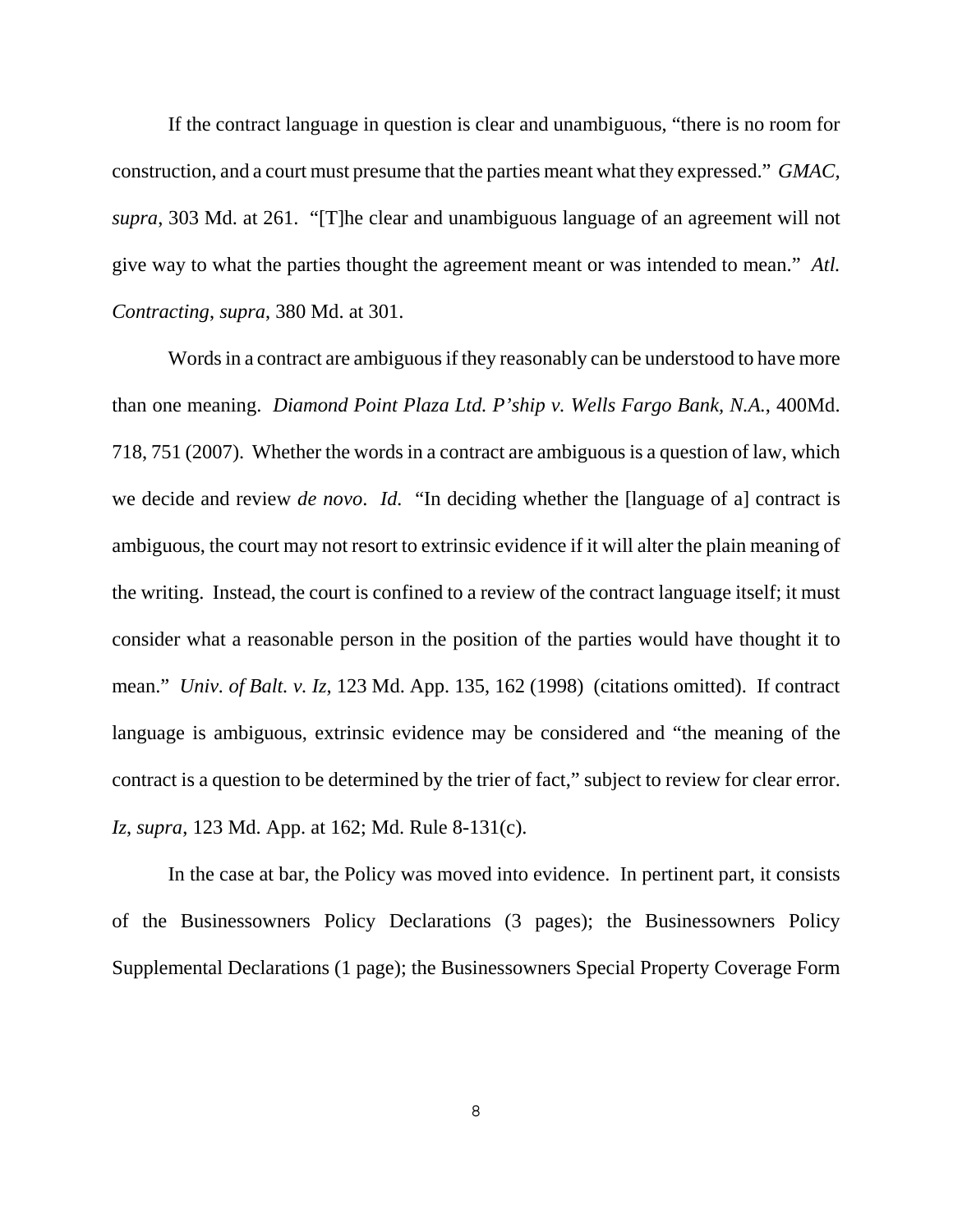(24 pages); the Additional Coverage Endorsement (1 page); the Businessowners Liability

Coverage Form (13 pages); and the Businessowners Common Policy Conditions (3 pages).4

The Policy Declarations identify Nationwide as the insurer, Regency as the named insured, establish the coverage period as May 3, 2005 to May 3, 2006, and describe the insured premises by number (002) and building number (01) and by address and type of business. The Declarations go on to state:

#### **IN RETURN FOR THE PAYMENT OF THE PREMIUM, AND SUBJECT TO ALL THE TERMS OF THIS POLICY, WE AGREE TO PROVIDE YOU WITH THE INSURANCE AS STATED IN THIS POLICY.**

**PROPERTY COVERAGES**( ) Standard Form (x) Special Form **LIMITS OF INSURANCE** Premises No. Building No. 002 01 Limits of Insurance for Buildings Replacement Cost (RC)/Actual Cash Value (ACV) ( ) RC ( ) ACV Automatic Increase ( ) % Business Personal Property  $$1,300,000$ Deductible \$ 250 This Policy includes Business Income and Extra Expense Coverage Optional Coverage/Exterior Building Glass Deductible \$ 500

The Declarations then list Optional Property Coverages, some of which are checked and

followed by Limits of Insurance amounts (but none of which are relevant here), Coverage

Extensions (none selected), Additional Coverages (none selected), and Liability and Medical

Expense Coverages, for which Limits of Insurance are stated.

The Businessowners Special Property Coverage Form provides, in relevant part:

**A. Coverage**

<sup>&</sup>lt;sup>4</sup>The Policy also includes a number of provisions and exclusions that are not relevant to the issues in this case.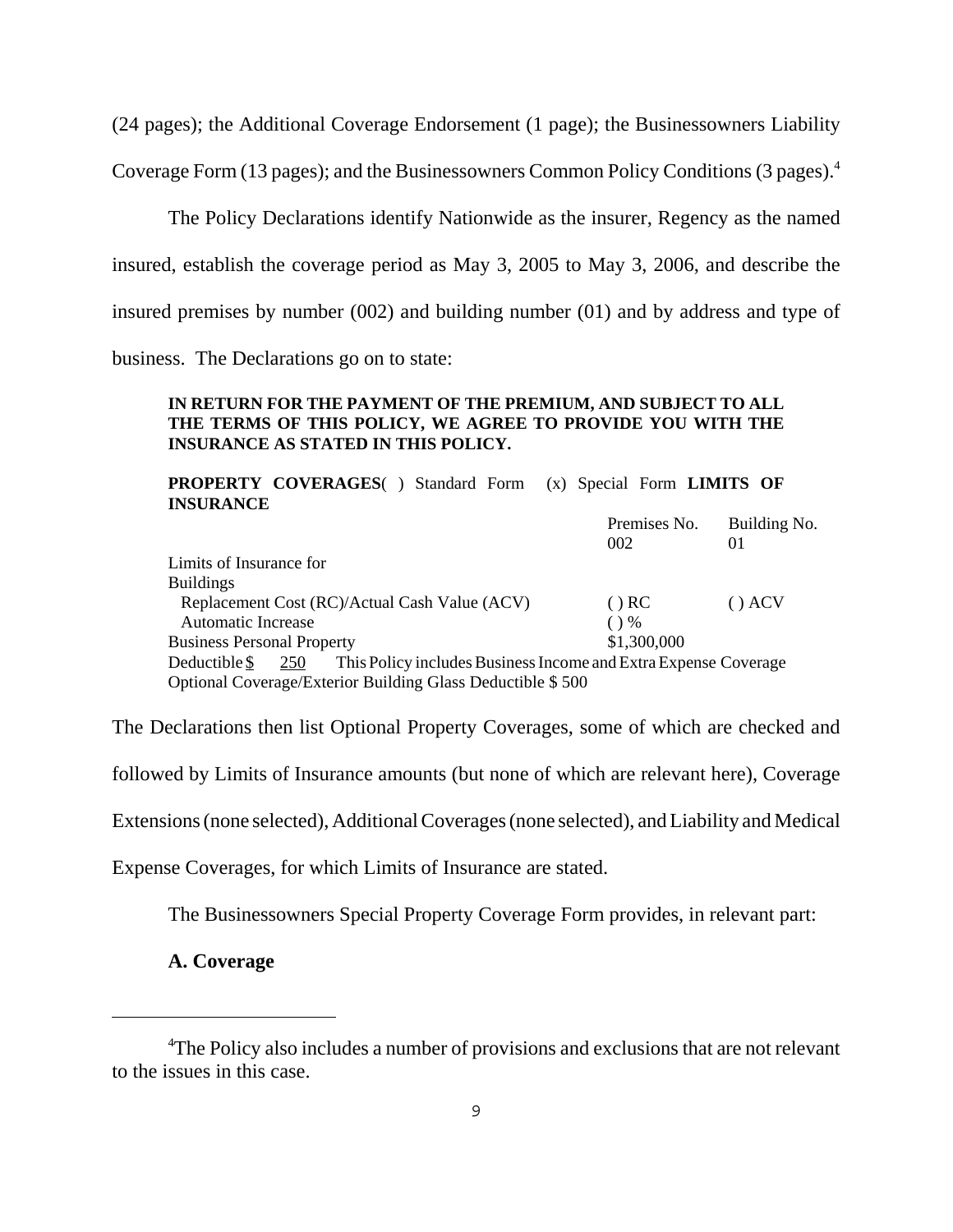We will pay for direct physical loss of or damage to Covered Property at the premises described in the Declarations caused by or resulting from any Covered Cause of Loss.

## **1. Covered Property**

Covered Property, as used in this policy, means the type of property as described in this section, A.1, and limited in A.2, Property Not Covered, if a Limit of Insurance is shown in the Declarations for that type of property.

**a.** Buildings, meaning the buildings and structures at the premises described in the Declarations, including:

(1) Completed additions;

(2) Fixtures, including outdoor fixtures;

(3) Permanently installed:

(a) Machinery; and

(b) Equipment;

(4) Your personal property in apartments or rooms furnished by you as landlord;

(5) Personal property owned by you that is used to maintain or service the buildings or structures or the premises, including:

(a) Fire extinguishing equipment;

(b) Outdoor furniture;

(c) Floor coverings; and

(d) Appliances used for refrigerating, ventilating, cooking, dishwashing or laundering;

(6) If not covered by other insurance:

(a) Additions under construction, alterations and repairs to the buildings or structures;

(b) Materials, equipment, supplies and temporary structures, on or within 100 feet of the described premises, used for making additions, alterations or repairs to the buildings or structures.

**b.** Business Personal Property located in or on the buildings at the described premises . . . including:

(1) Property you own that is used in your business;

(2) Property of others that is in your care, custody or control, except as otherwise provided in Loss Payment Property Loss Condition  $E.6.d.(3)(b);$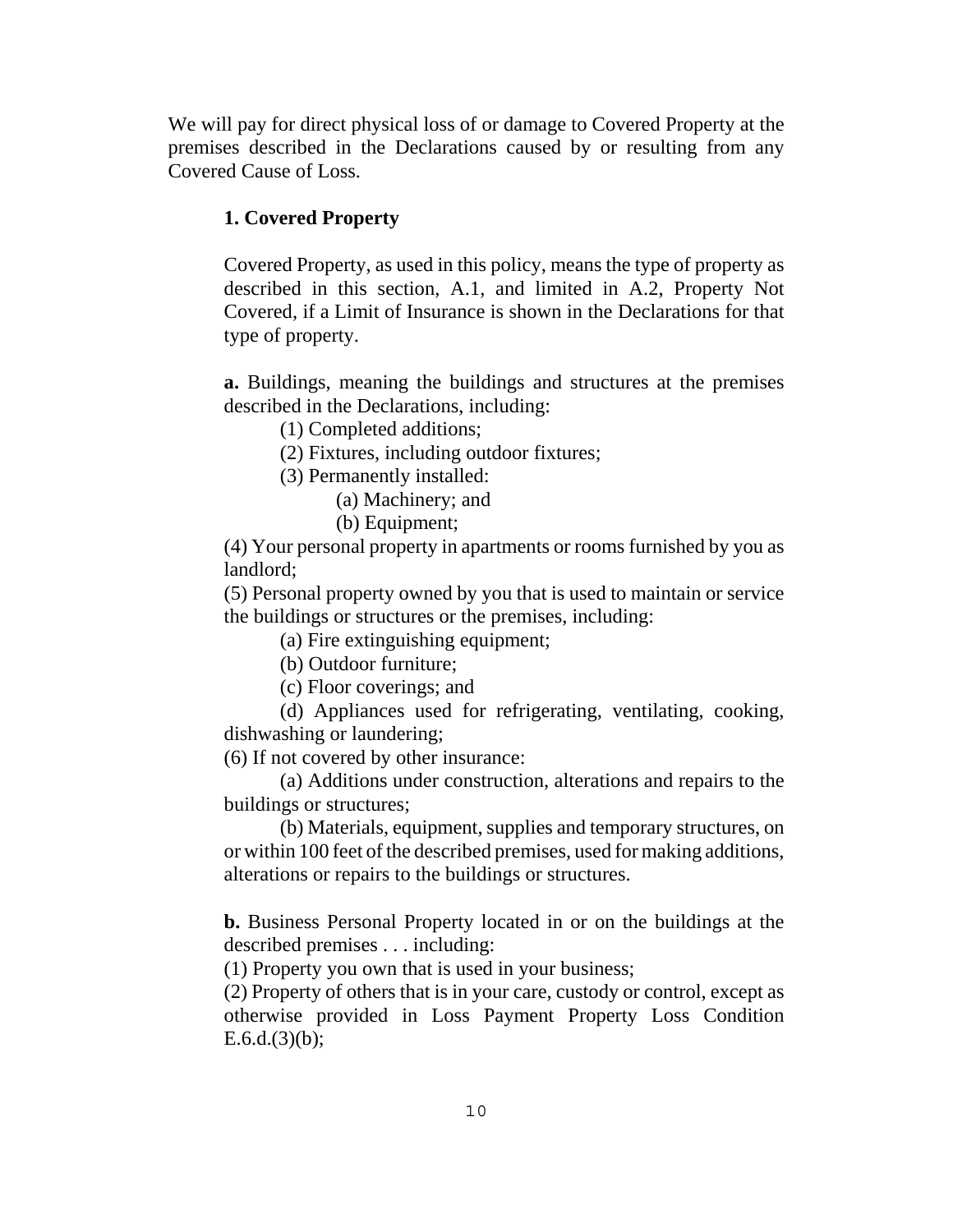(3) Tenant's improvements and betterments. Improvements and betterments are fixtures, alterations, installations or additions:

(a) Made a part of the building or structure you occupy but do not own; and

(b) You acquired or made at your expense but cannot legally remove; and (4) Leased personal property for which you have a contractual

responsibility to insure unless otherwise provided for under Paragraph A.1 b.(2).

In its memorandum opinion, the circuit court described the declaratory judgment question before it as "the status of the [HVAC] units under the [L]ease and whether repair or replacement of the units is the responsibility of Nationwide as Regency's insurer, or [DDRM] as landlord." Focusing first on subsection A.1.b of the Policy, the court decided that the HVAC units were "fixtures," because they were "immovable and permanent once affixed, and [did] not maintain . . . portability," and they satisfied the definition of a fixture in BLACK'S LAW DICTIONARY.<sup>5</sup> The court reasoned that, as fixtures, the HVAC units were real property and thus could not fall under the definition of "Business Personal Property"; therefore, "Nationwide properly declined coverage under section A.1.b of the Policy."

The court then turned its attention to subsection A.1.a(2) of the Policy and ruled that, because the units were "fixtures," they were "covered property under [A.1.a(2)] and Nationwide improperly denied coverage. Accordingly, Nationwide is liable to Regency for the replacement value of the HVAC units."

<sup>&</sup>lt;sup>5</sup>A fixture is "personal property that is attached to land or a building and that is regarded as an irremovable part of the real property." BLACK'S LAW DICTIONARY (8th ed. 2004).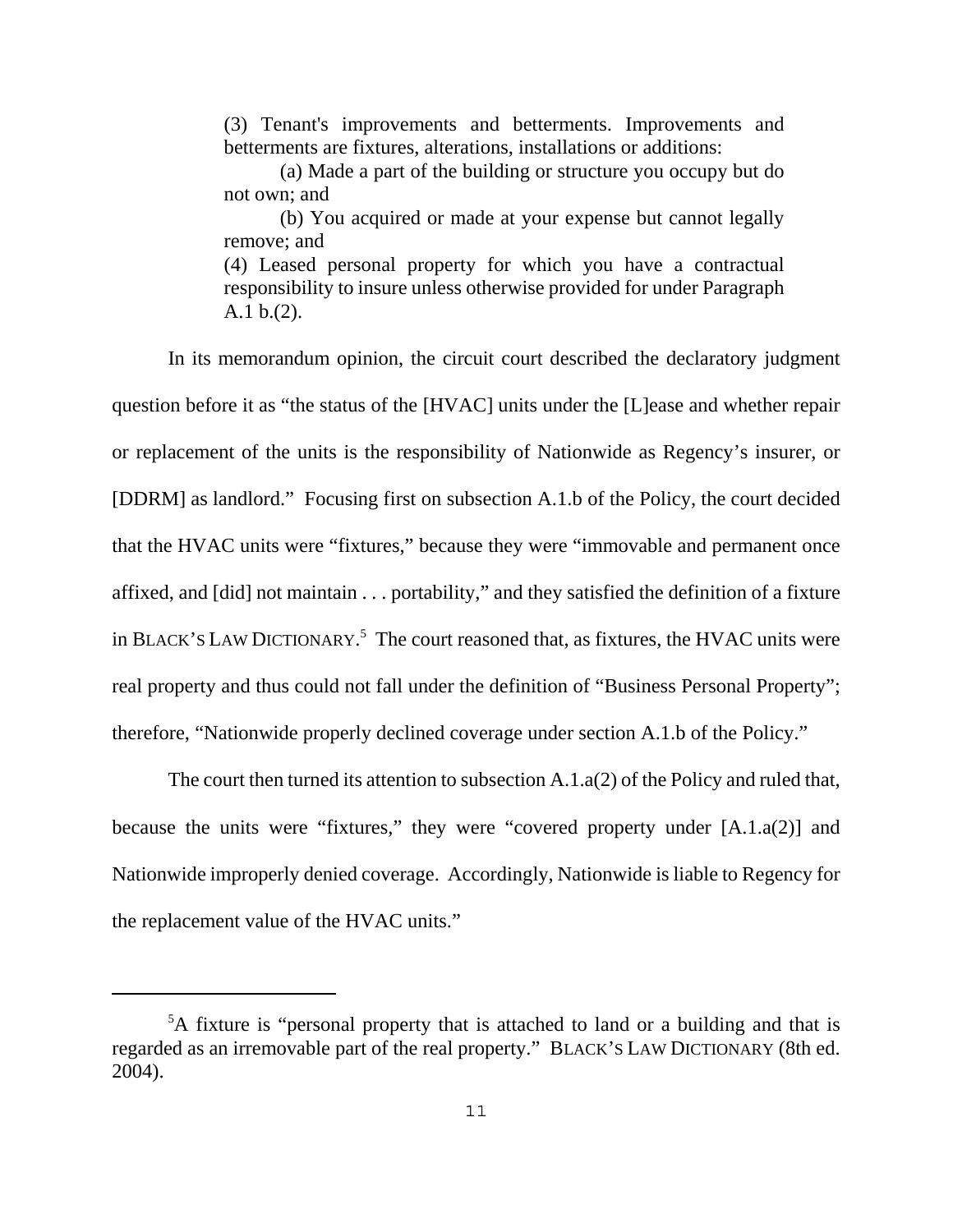Nationwide contends the trial court misread the Policy language to mean that Regency had purchased "Buildings" coverage, which would include the replacement cost of the damaged HVAC units, when, in fact, Regency only had purchased "Business Personal Property" coverage. Nationwide further argues that, on the facts adduced at trial, the court correctly found that the HVAC units were fixtures and therefore were not "Business Personal Property" that would be covered under the Policy.

The operative language for our purposes is in Policy Section A.1 "Covered Property." As quoted above, that subsection defines "Covered Property"as "the type of property as described in this section, A.1, and limited in A.2, Property Not Covered, *if a Limit of Insurance is shown in the Declarations for that type of property*." (Emphasis added.) The Declarations pages of the Policy show "Limits of Insurance" only for "Business Personal Property" and not for "Buildings." In short, Regency did not buy "Buildings" coverage.

It is apparent from his Memorandum Opinion that, in deciding the coverage question, the trial judge looked to the definition of "Covered Property" in the Policy without reference to the Declarations. The trial judge wrote:

However, the preceding section of the Policy, §A.1.a (1)-(3), specifically provides for the type of property covered under the Policy. Covered property in the policy means:

#### **A. Coverage**

We will pay for direct physical loss of or damage to Covered Property at the premises described in the Declarations caused by or resulting from any Covered Cause of Loss.

#### **1. Covered Property**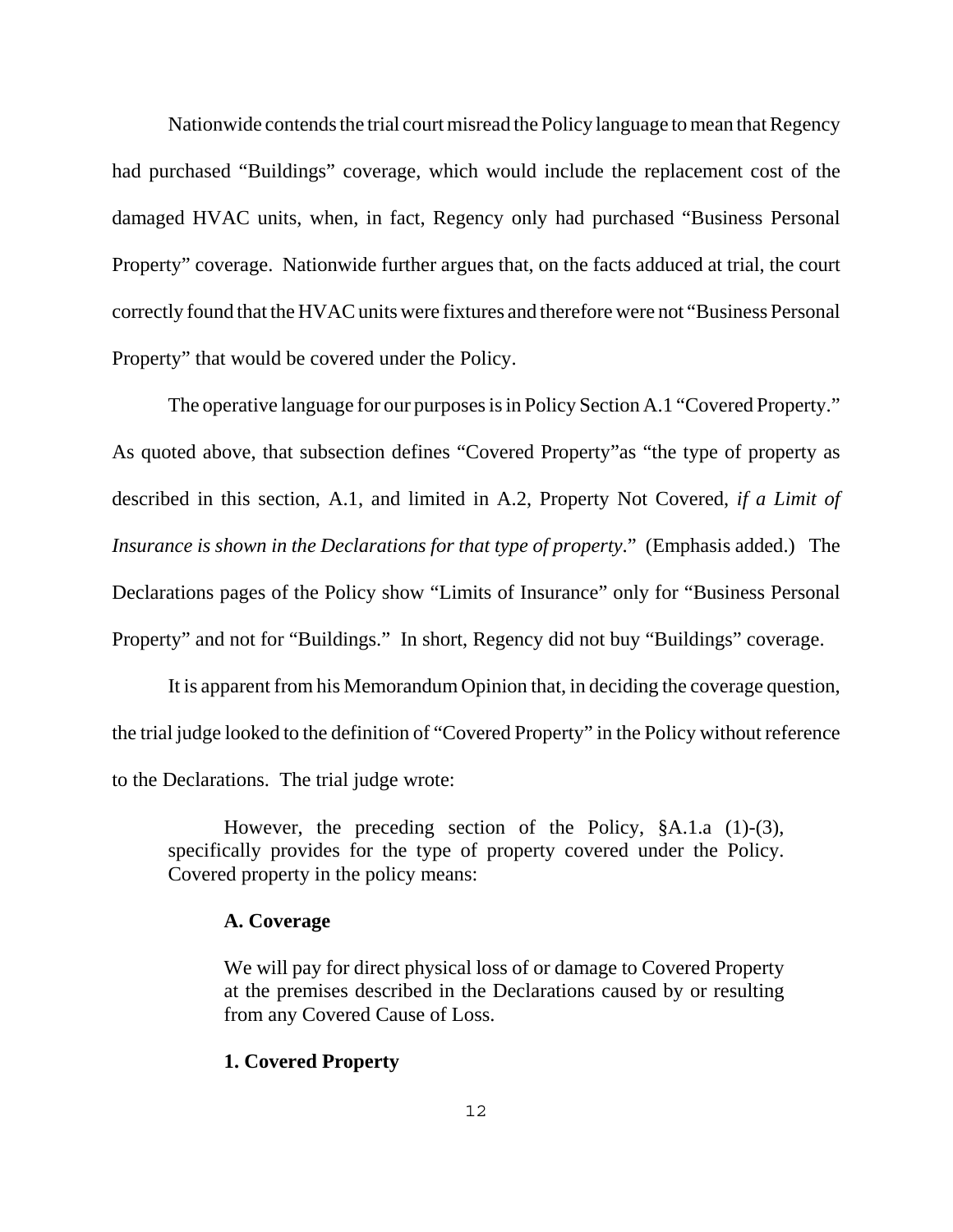Covered Property, as used in this policy, means the type of property as described in this section, A.1, and limited in A.2, Property Not Covered, if a Limit of Insurance is shown in the Declarations for that type of property.

**a.** Buildings, meaning the buildings and structures at the premises described in the Declarations, including:

- (1) Completed additions;
- (2) *Fixtures*, including outdoor fixtures;
- (3) Permanently installed:
- (a) Machinery; and
- (b) Equipment;

See Nationwide Insurance Policy A.1.a at p.205 (emphasis added). As set forth above, HVAC units are fixtures. Therefore, the HVAC units are covered property under the enumerated terms in §A.1.a. and Nationwide improperly denied coverage. Accordingly, Nationwide is liable to Regency for the replacement value of the HVAC units.

By interpreting the term "Covered Property" without reference to the Limits of

Insurance in the Declarations, the court erred. Because the Declarations do not contain

Limits of Insurance for "Buildings" coverage, no such coverage was purchased by Regency,

and therefore it has no such coverage.

Recognizing the trial court's error, Regency does not ask this Court to affirm the declaratory judgment finding of coverage on the ground relied upon by the trial court. Instead, it argues that the HVAC units are "Business Personal Property," under subsection A.1.b.(2), because they are the "[p]roperty of others [ DDRM] that is in your [Regency's] care, custody or control."6 It reasons as follows:

<sup>&</sup>lt;sup>6</sup>An exception for "Loss Payment Property Loss Condition E.6.9.(3)(b)" does not apply as it concerns the *value of* the insured property, not whether the property is covered (continued...)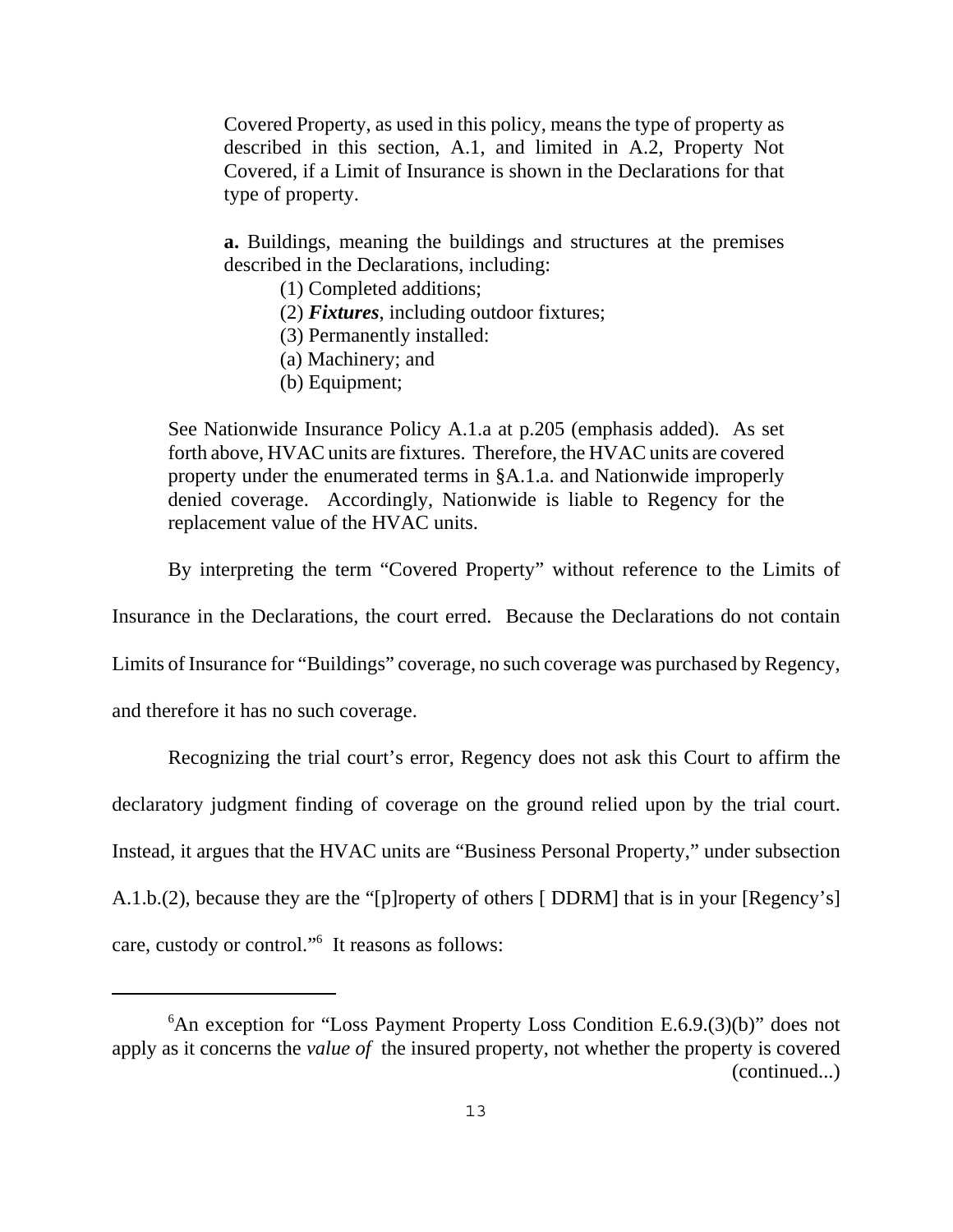The HVAC units were "property of others," as they belonged to DDRM, not to Regency; and they were in Regency's "care, custody or control," because the Lease required Regency to maintain them. Therefore, even if the HVAC units were "fixtures," as the court found, and "fixtures" ordinarily are real property, the units fall under subsection (b)(2) of the "Business Personal Property" coverage. Regency cites two Nebraska cases to support the "care, custody or control" part of its argument. It further argues that the HVAC units are not excluded from being Business Personal Property merely because they are real property. Given that the "Buildings" coverage in subsection A.1.a lists some items that are personal property, and the "Business Personal Property" coverage in subsection A.1.b. lists some items that are "fixtures," and thus a species of real property, the two categories of coverage are not mutually exclusive.<sup>7</sup>

Nationwide counters that the opening sentence of the "Building Personal Property" coverage section requires covered items of property to be "Business Personal Property located in or on the buildings at the described premises," and that the sections that follow merely are examples that are included. Although some of the examples could be classified as species of real property, they are covered because they are listed specifically. Otherwise,

 $6$ (...continued)

at all.

<sup>&</sup>lt;sup>7</sup>For example, the "Buildings" coverage includes "Your personal property in apartments or rooms furnished by you as landlord" and "Personal property owned by you that is used to maintain or service the buildings or structures or the premises . . ."; and the "Business Personal Property" coverage includes tenants' "improvements and betterments," which are "fixtures, alterations, installations or additions" as further specified.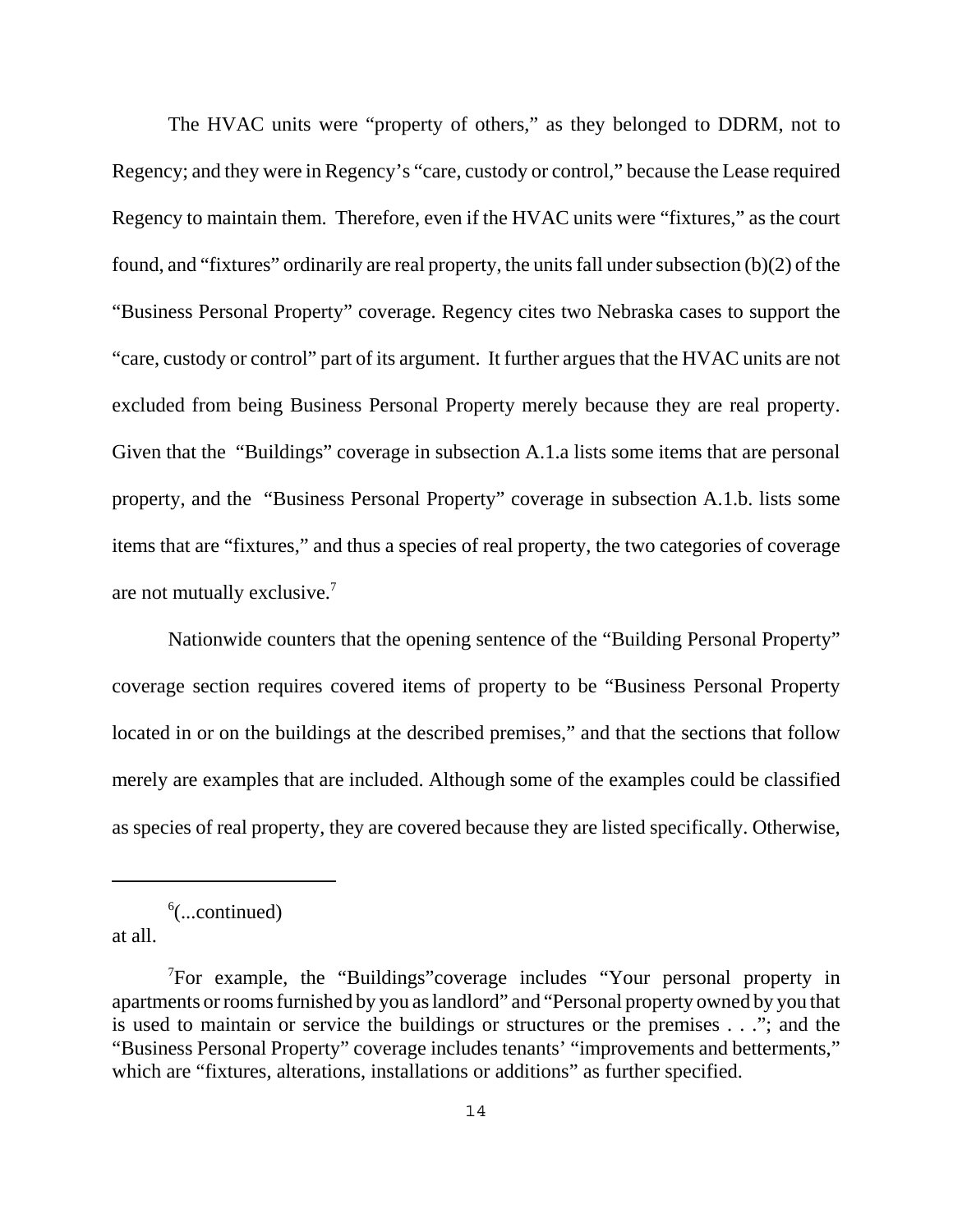for an item to be covered under section A.1.b., it must be personal property, and the HVAC units are not. Nationwide maintains that the trial court correctly found that the units were fixtures that are expressly covered under section A.1.a. of the Policy (the coverage Regency did not purchase); and viewing the language of the Policy as a whole, it would make no sense for the same item of property, here the HVAC units, to be covered under both the "Buildings" coverage *and* the "Business Personal Property" coverage.

The issue here is whether the Policy language affording coverage for "Business Personal Property located in or on the building[s]"... including "[p]roperty of others that is in [the insured's] care, custody or control" is clear, *i.e.*, not ambiguous, and, if so, whether it covers the HVAC units. We conclude that the Policy language in question, as quoted above, is clear and does not cover the HVAC units. An item of "personal property" is a "thing," whether movable or intangible, "that is subject to ownership and not classified as real property." BLACK'S, 8th ed. Thus, the plain meaning of the introductory language of Section A.1.b., "Business Personal Property located in or on the buildings at the described premises," is any *thing* on or in the building. The plain meaning of subsection (2) of the list of included items in that section -- "Property of others that is in [the insured's] care, custody, or control" -- is a thing other than real property that belongs to someone other than the insured but is being kept in or on the building by the insured. The trial judge in the case at bar found, and we agree, that HVAC units are fixtures, which means that, although they may have started out as "things," they have become attached to and part of real property, and therefore are real property. Because the HVAC units are not things, as opposed to real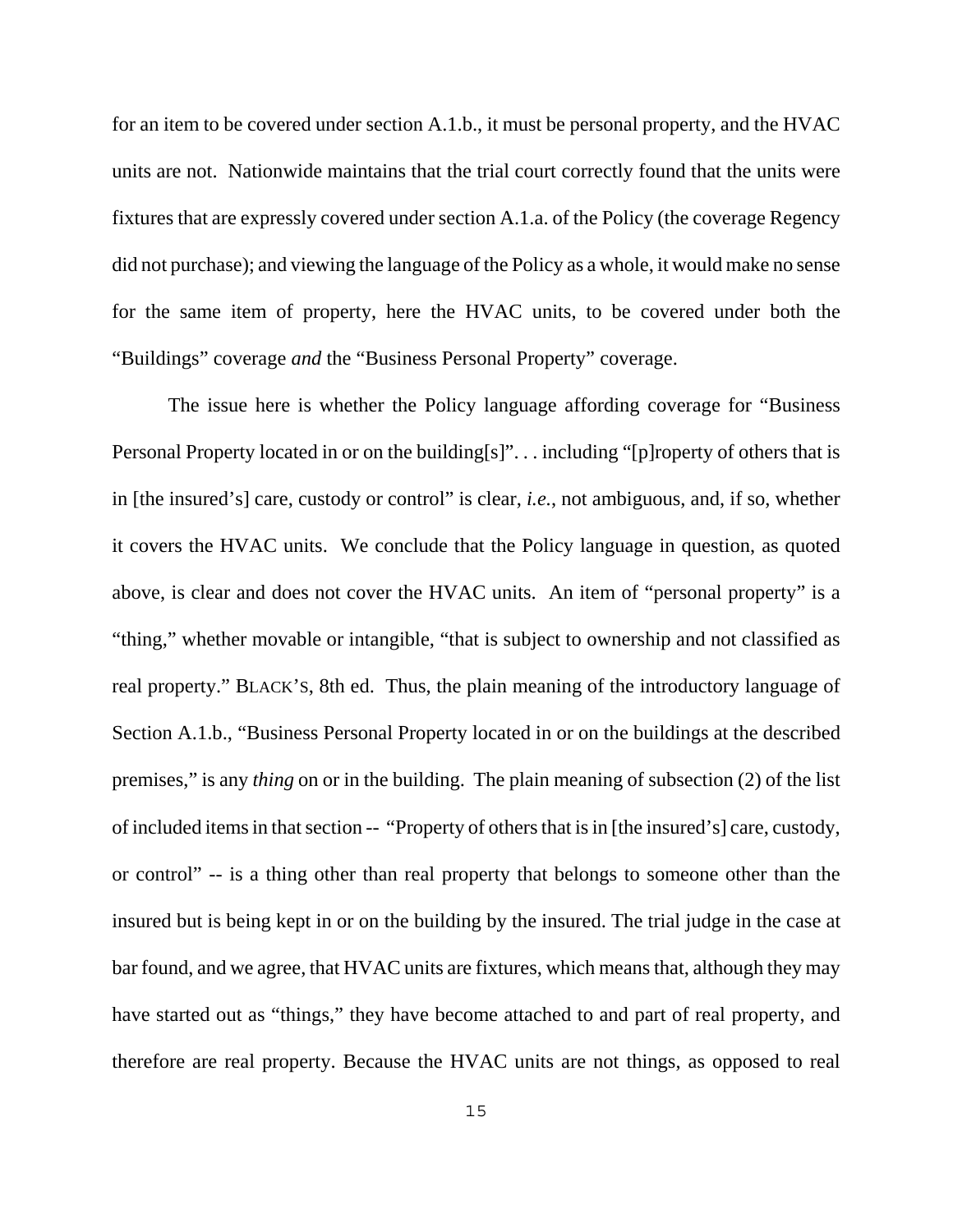property, they cannot be covered items under subsection (2) of Section A.1.b., regardless of who owns them, who has care, custody or control over them, or what care, custody or control means.

We see no merit in Regency's argument that, because some items of real estate are included in the subsections that are examples of "Business Personal Property," it is not a requirement, generally, that, for an item to be "Business Personal Property," it must not be real property. To be sure, some specifically identified items that might be categorized as real property are listed, expressly, as being included in the "Business Personal Property" section. Because they are specifically identified, however, their inclusion does not modify, generally, the meaning of "personal property" as used in the introductory sentence in section A.1.b. so as to qualify any item of real property as an item of personal property, for purposes of coverage. Indeed, if that were the case, there would be virtually no distinction between the "Buildings" and "Business Personal Property" coverages, which would be illogical, because the coverages are separately purchased and therefore are meant to be different.

Regency advances an alternative argument that, even if the Policy language does not cover the replacement cost of the damaged HVAC units, Nationwide is estopped to deny coverage because of representations made in its letter of January 27, 2006. In that letter, an agent from Nationwide's Claims Department stated that "[i]tem A.1.b.(4) [of the Policy] would provide coverage if the lease agreement states the tenant has a duty to insure." This argument also is without merit.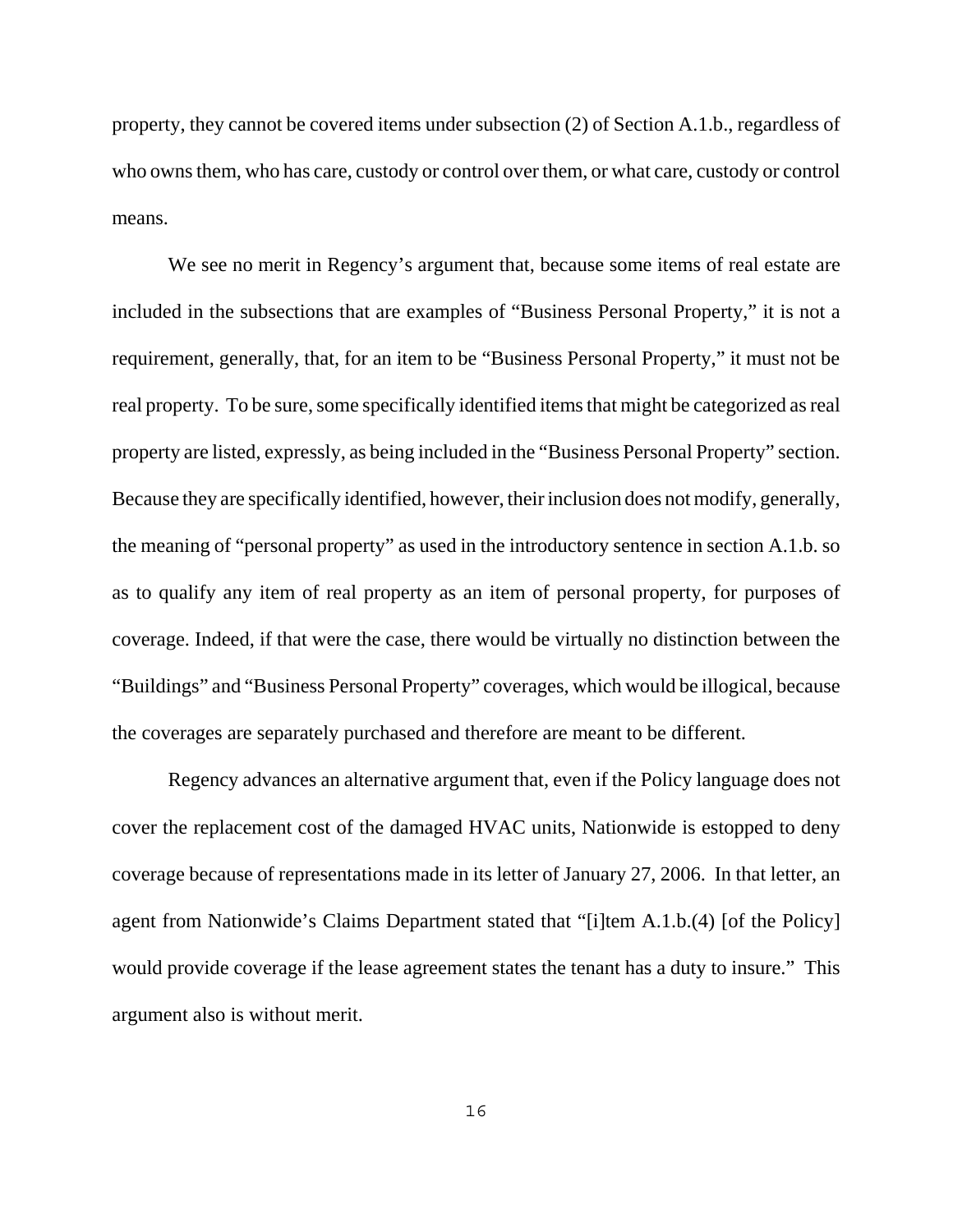As already noted, soon after the damage to the HVAC units was discovered, Regency notified Nationwide, which responded by letter of June 14, 2005, that the Policy did not cover the loss. The letter explained that, under the Policy language, the HVAC units were not "Business Personal Property" because they were part of the building and hence property of the landlord. When DDRM refused to reimburse it for replacing the damaged units, Regency asked Nationwide to reconsider its earlier denial. In response, Nationwide advised that it would do so, but that it required a copy of the Lease between Regency and DDRM. After reviewing the claim in light of the Lease, Nationwide once again denied coverage, this time in the letter of January 27, 2006.

The language at issue in the January 27, 2006 letter centers on two subsections of the Policy: A.1.b(2) and A.1.b(4). As discussed *supra*, subsection A.1.b(2) governs business personal property "of others that is in [the insured's] care, custody or control," whereas subsection A.1.b(4) governs "[l]eased personal property for which [the insured has] a contractual responsibility to insure, unless otherwise provided for under [] A.1.b(2)." Nationwide ruled out coverage under  $A.1.b(2)$  because "[b]uilding property . . . on the roof of the building is not in our insured's care, custody, and control and does not qualify for coverage." As to A.1.b(4), Nationwide observed, this "would provide coverage if the lease agreement states the tenant has a duty to insure it." Nationwide went on to say that "[t]he lease agreement does not require the tenant to insure the building except for negligence of the tenant," and therefore, "the loss and damage . . . is not covered" by the Policy.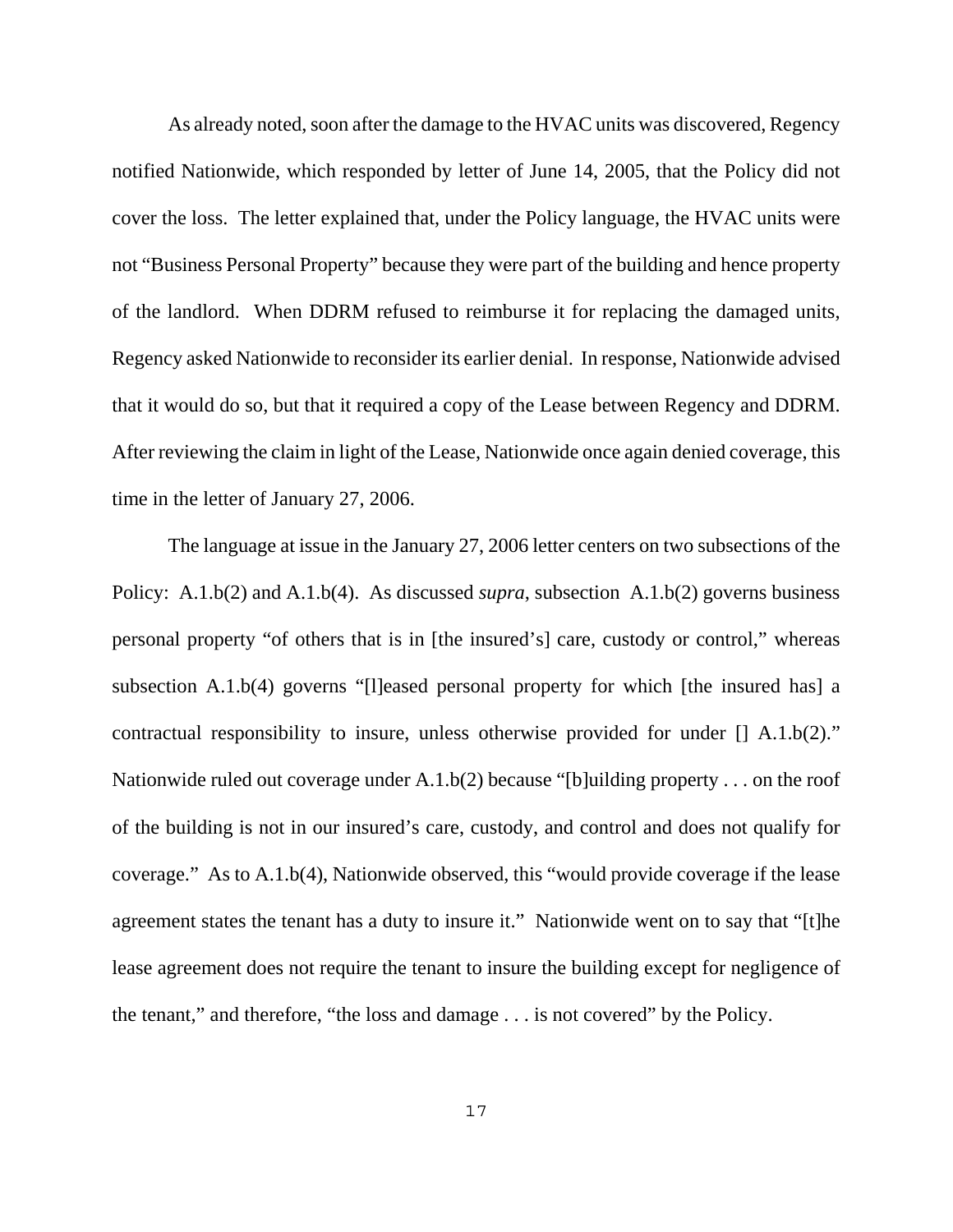Now Regency maintains that it relied, to its detriment, on the statements in the January 27, 2006 letter and that Nationwide should be estopped to deny coverage. We disagree.

Detriment and reliance are elements of estoppel.<sup>8</sup> Hill v. Cross Country Settlements, *LLC*, 402 Md. 281, 310 (2007) ("Equitable estoppel essentially consists of three elements: 'voluntary conduct or representation, reliance, and detriment.'") (quoting *Mona Elec. Co. v. Shelton*, 377 Md. 320, 334 (2003)); *Creveling v. GEICO*, 376 Md. 72, 101-02 (2003) (explaining that "[t]he basis of equitable estoppel is the effect of the conduct of one party on the position of the other party" and thus a party may be absolutely precluded from exercising a legal right when its conduct has induced detrimental reliance by another). The party asserting estoppel "bears the burden of proving the facts that create it." *Creveling*, *supra*, 376 Md. at 102.

Regency's argument ignores the controlling fact that Nationwide denied coverage in its original letter and in the disputed letter. An insured making a claim cannot reasonably rely to its detriment on the insurer's *denial of coverage* for an expectation that the insurer will, in fact, pay the claim as covered. The record contains no evidence whatsoever that Regency changed its position in reliance on Nationwide's statement. When Nationwide

<sup>&</sup>lt;sup>8</sup>Regency does not specify whether its claim rests on equitable estoppel or promissory estoppel, but instead asserts simply that "Nationwide [s]hould [b]e [e]stopped" to retract its statement in the January 27, 2006 letter. We interpret Regency's claim as equitable in nature, but note in passing that promissory estoppel (itself an equitable doctrine) likewise is based on detrimental reliance. *Citiroof Corp. v. Tech Contracting Co.*, 159 Md. App. 578, 589 & n.8 (2004).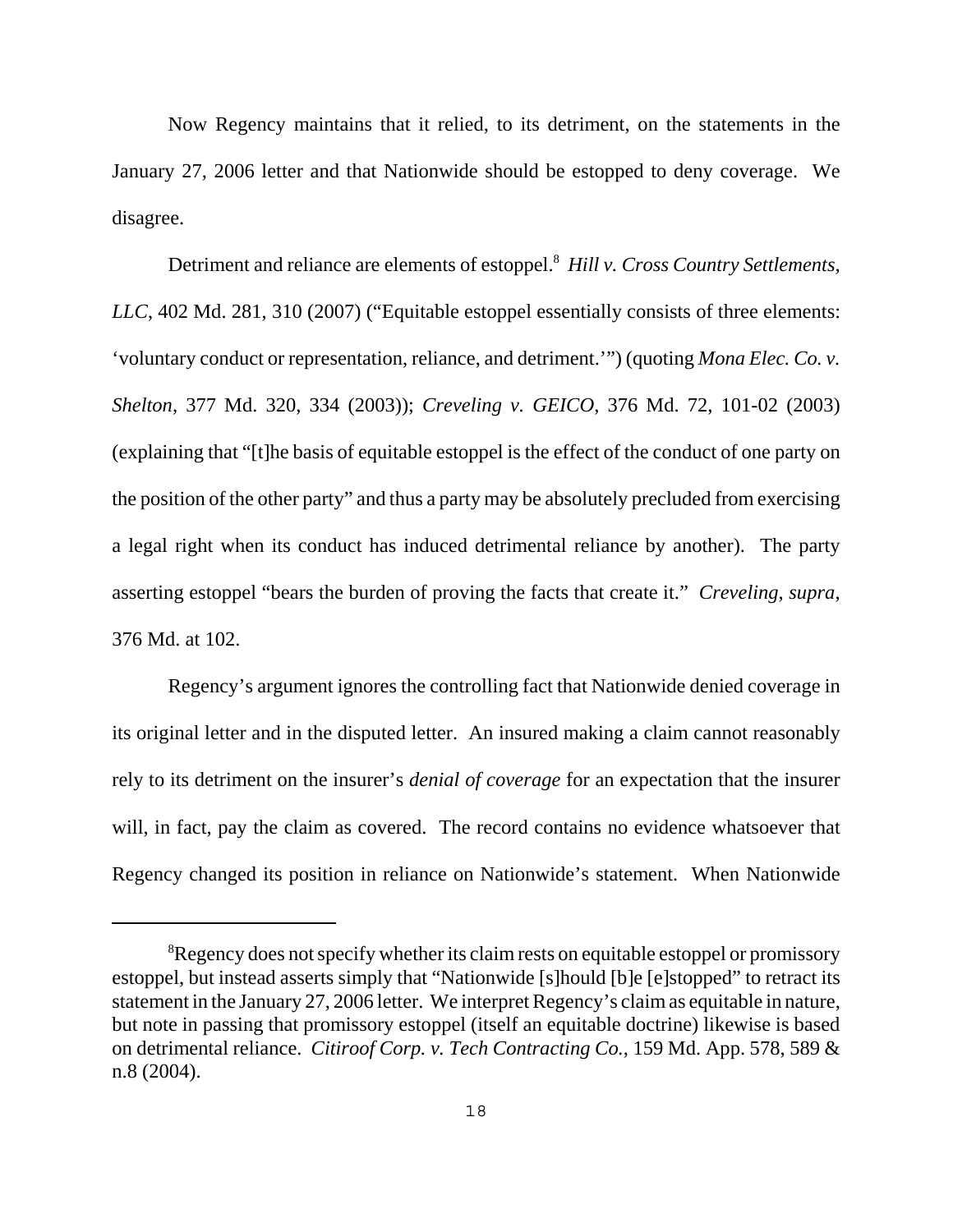refused coverage, Regency was free to challenge that decision in court and to pursue its remedies against DDRM. Regency did exactly that. As Regency failed to adduce any evidence of detrimental reliance, its alternative argument in support of the trial court's Policy coverage ruling must fail.

## **II.**

We shall discuss Regency's three issues together, as they are interrelated.

Regency's breach of Lease claim was based, in part, upon an allegation that DDRM had violated section 13.01 of the Lease, an express covenant of quiet enjoyment.<sup>9</sup> That section states: "Tenant shall peaceably and quietly hold and enjoy the Demised Premises for the Lease Term without hindrance or interruption by the Landlord, subject, nevertheless, to the terms and conditions of this Lease." *See also* Md. Code (1974, 2003 Repl. Vol.), section 2-115 of the Real Property Article (providing that there is an implied covenant of quiet enjoyment in a lease, unless the lease provides otherwise). Regency argued below (and repeats on appeal), that DDRM's conduct in pursuing, without justification, excess rent, and in having its agents enter the Yard on February 4, 2005, and remove property, amounted to a breach of the covenant of quiet enjoyment.

<sup>&</sup>lt;sup>9</sup>As we have discussed, Regency also sued DDRM on the Lease on the claim that, as between the two of them, DDRM was responsible for replacing the damaged HVAC units, and therefore owed to Regency the sum it had expended to do so. The court did not address this claim because it found that Nationwide's Policy covered the replacement costs for the HVAC units.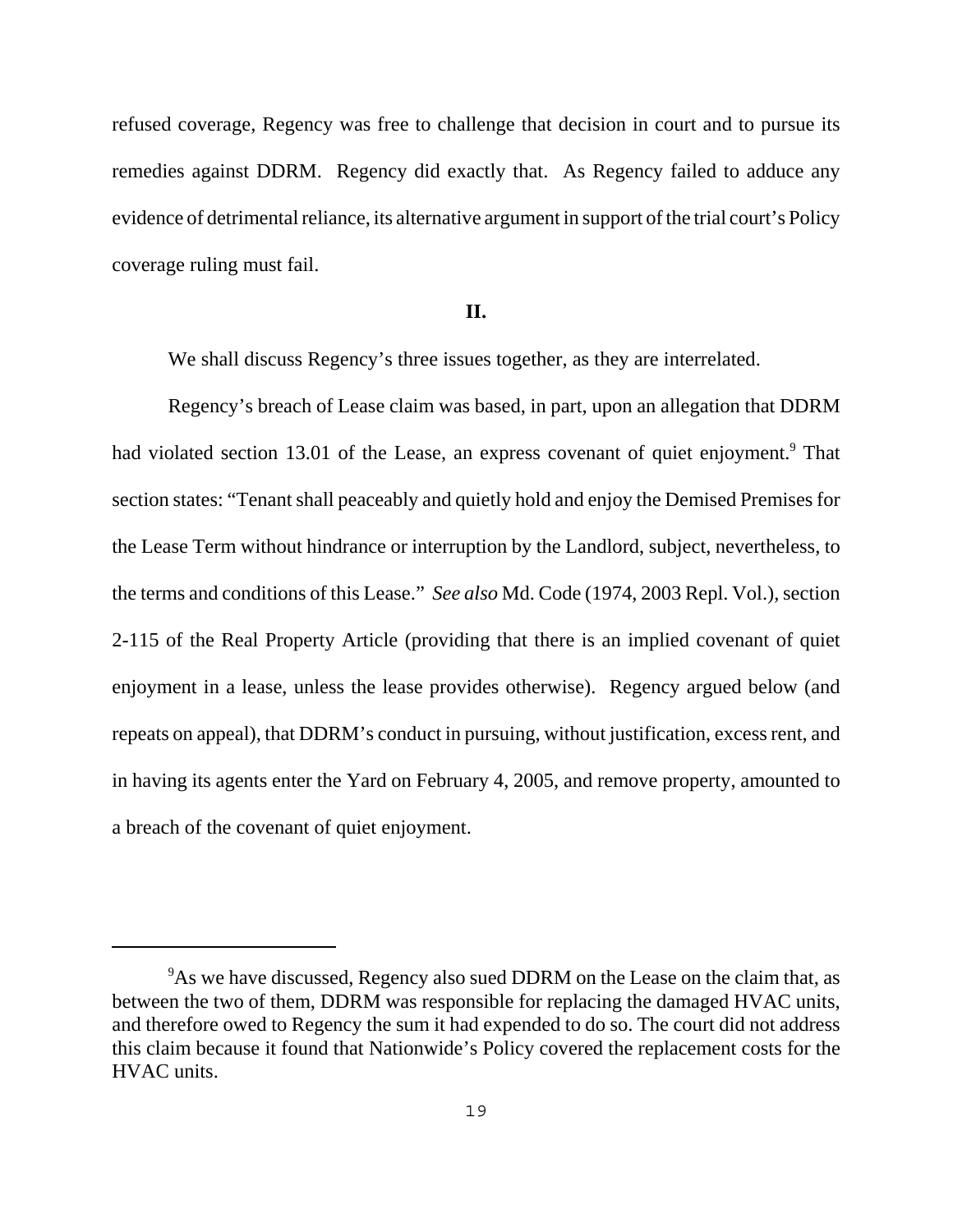The trial court ruled against Regency on this claim. It explained that the dispute respecting overcharging of rent had been settled, by resolution of the accounting claim and dismissal of the District Court rent action, and therefore did not constitute a breach of the Lease; and, with respect to the covenant of quiet enjoyment argument, "Regency failed to provide any evidence that the Yard was unusable or that [DDRM] interfered with Regency's business activity." The court further concluded that its ruling against Regency on the breach of Lease claim obviated the need to decide whether Regency would be entitled to "prevailing party" attorneys' fees under a fee-shifting provision of the Lease.<sup>10</sup>

Regency contends the trial court's ruling on the breach of Lease claim is inconsistent with certain of its factual findings, and therefore cannot stand. In particular, Regency cites the court's findings that an accounting revealed that DDRM had consistently overcharged Regency by about \$2,900 per month; that DDRM continued to make accounting errors throughout the tenancy; and that, on February 4, 2005, DDRM's agents broke into the Yard and removed and disposed of Regency's property, thus converting it. Regency asserts that these findings compelled the conclusion that DDRM breached the Lease.

We first shall address the court's ruling on Regency's allegation of a breach of the covenant of quiet enjoyment. In Maryland, generally, in the absence of an actual or constructive eviction, a tenant will have a claim for damages caused by conduct by the

 $10$ Again, because the trial court decided as it did against Nationwide on the coverage issue, it did not decide whether DDRM had any liability under the Lease for the cost of replacing the HVAC units and further did not decide whether, if DDRM did, Regency would be entitled to prevailing party attorneys' fees under the Lease.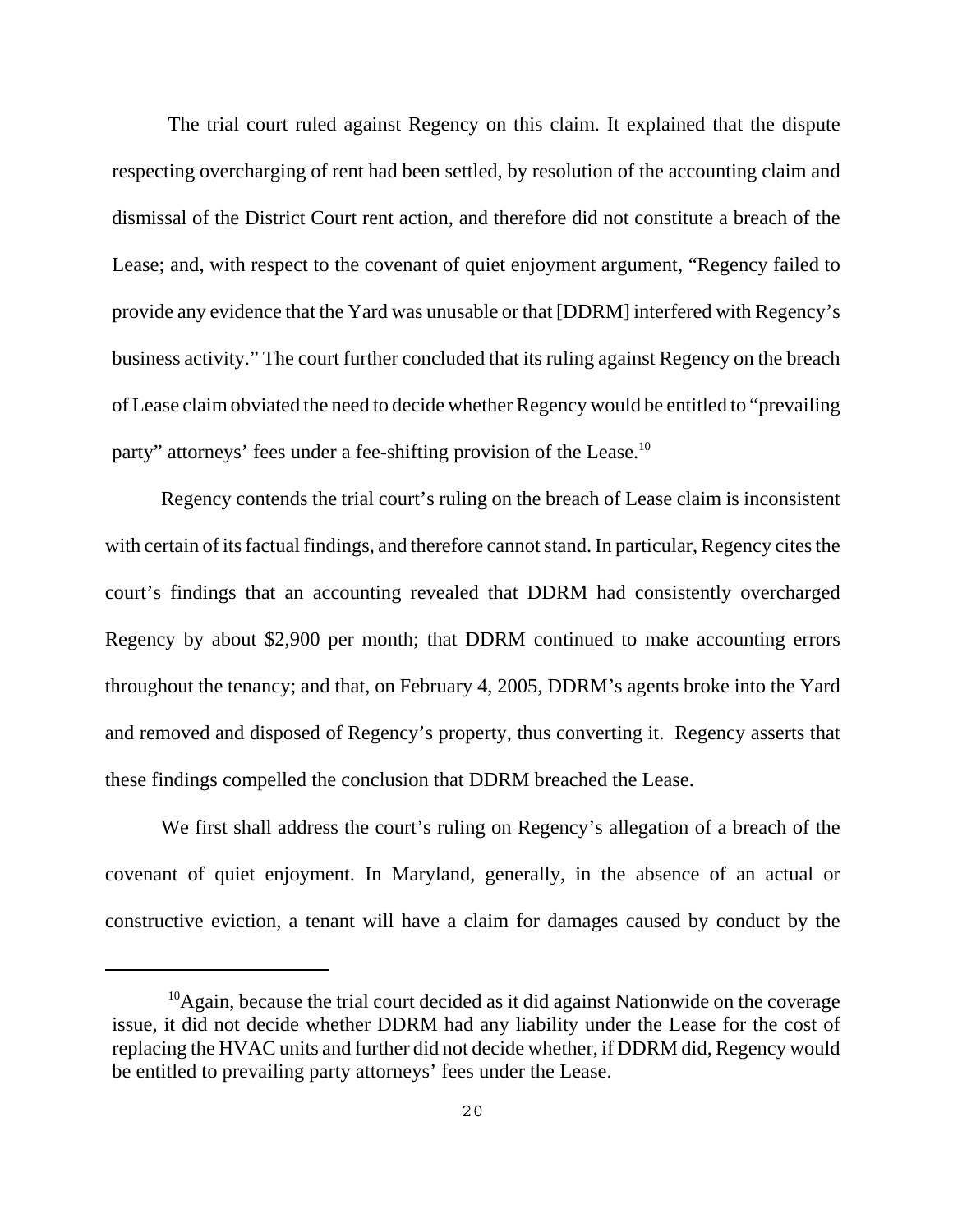landlord that strikes at the essence of its obligations under the lease. *Legg v. Castruccio*, 100 Md. App. 748, 778-82 (1994)(discussing *Stevan v. Brown*, 54 Md. App. 235, 247-48 (1983), in turn discussing *Charles E. Burt, Inc. v. Seven Grand Corp*., 340 Mass. 124 (1959)). Thus, there may be a breach of the covenant of quiet enjoyment even when the tenant remains in possession of the premises. *Legg, supra*, 100 Md. App. at 781. The scope or magnitude of the interference necessary to constitute a breach of the covenant of quiet enjoyment must be such as goes to the essence of what the landlord is to provide. *Id.* at 779. If that is proven, a breach of the covenant of quiet enjoyment will be established and the tenant may recover damages incurred by the breach, *i.e.*, the difference in value between what the tenant in fact received and what he would have received, absent the breach. *Id.* 781.

In the case at bar, the central factual finding by the court on the breach of covenant of quiet enjoyment claim was that Regency had not proven, by a preponderance of the evidence, that DDRM's actions on February 4, 2005, substantially interfered with Regency's use of the Demised Premises, thus damaging Regency. This factual finding was not clearly erroneous. DDRM's agents went to the Yard before Regency's opening time on the day in question, entered by removing a gate, and started removing items from the Yard. When an employee of Regency appeared, also before opening time, he directed DDRM's agents to stop what they were doing and leave, and they did so. The court determined that, although this conduct by DDRM's agents effected a conversion of Regency's personal property, it did not substantially interfere with Regency's use of the Demised Premises. In other words, there was no evidence that because of the actions of DDRM's agents on February 4, 2005, Regency was deprived,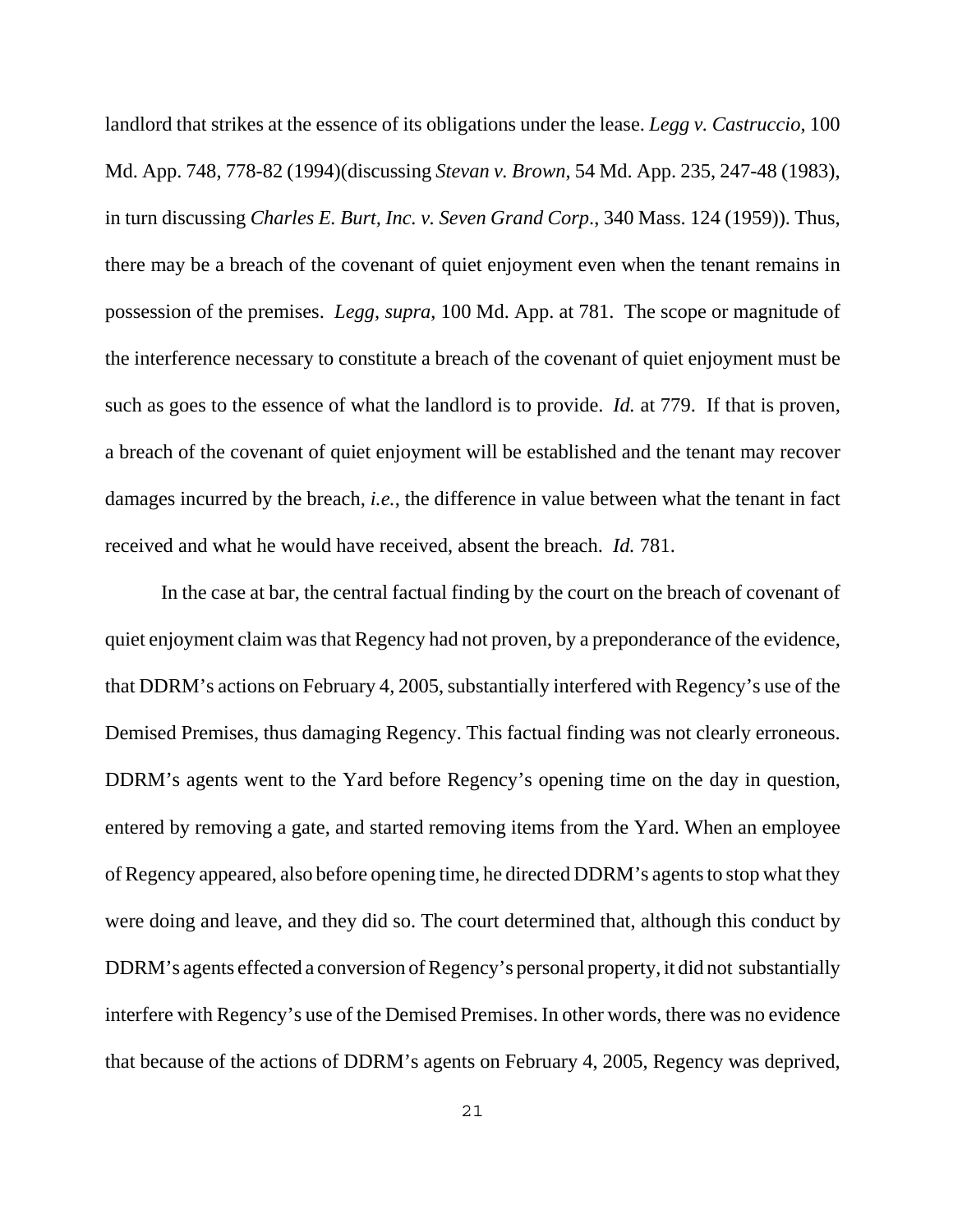actually or constructively, of the use of the Demised Premises, so that there was a difference in value between the Demised Premises as actually received under the Lease and as should have been received.

The record evidence supports the trial court's finding on this point. To be sure, the court found, as Regency points out, that on February 4, 2005, DDRM's agents broke down the gate around the Yard, entered it, and removed and disposed of Regency's property, thus converting it. That finding alone did not compel the conclusion that DDRM had breached the covenant of quiet enjoyment.<sup>11</sup> Again, for such a breach to be found, there must be evidence that the landlord substantially interfered with the tenant's *use* of the premises, to the tenant's injury. The trial court did not err in concluding that the proof offered by Regency did not satisfy such a showing, even though it did satisfy a showing of conversion of personal property.

Regency's other operative breach of lease argument is that the court was compelled to conclude that DDRM had breached the Lease once it found that DDRM consistently overcharged Regency by about \$2,900 per month and continued to make accounting errors throughout the tenancy. The evidence established that an accounting of the overcharges had been made and agreed upon; that DDRM had tendered payment to Regency for the amount

<sup>&</sup>lt;sup>11</sup>As mentioned previously, Prince George's County had issued violation notices regarding maintenance of the Yard. We note that Section 4.03(a) of the Lease permitted DDRM, "at its sole option," to "arrange for the removal and disposition of Tenant's trash from the Shopping Center," and that Section 1.01 of the Lease provided that, "[s]ubject to County approval, Tenant may use the outside storage area for sales and storage, but said outside storage area shall not be enclosed."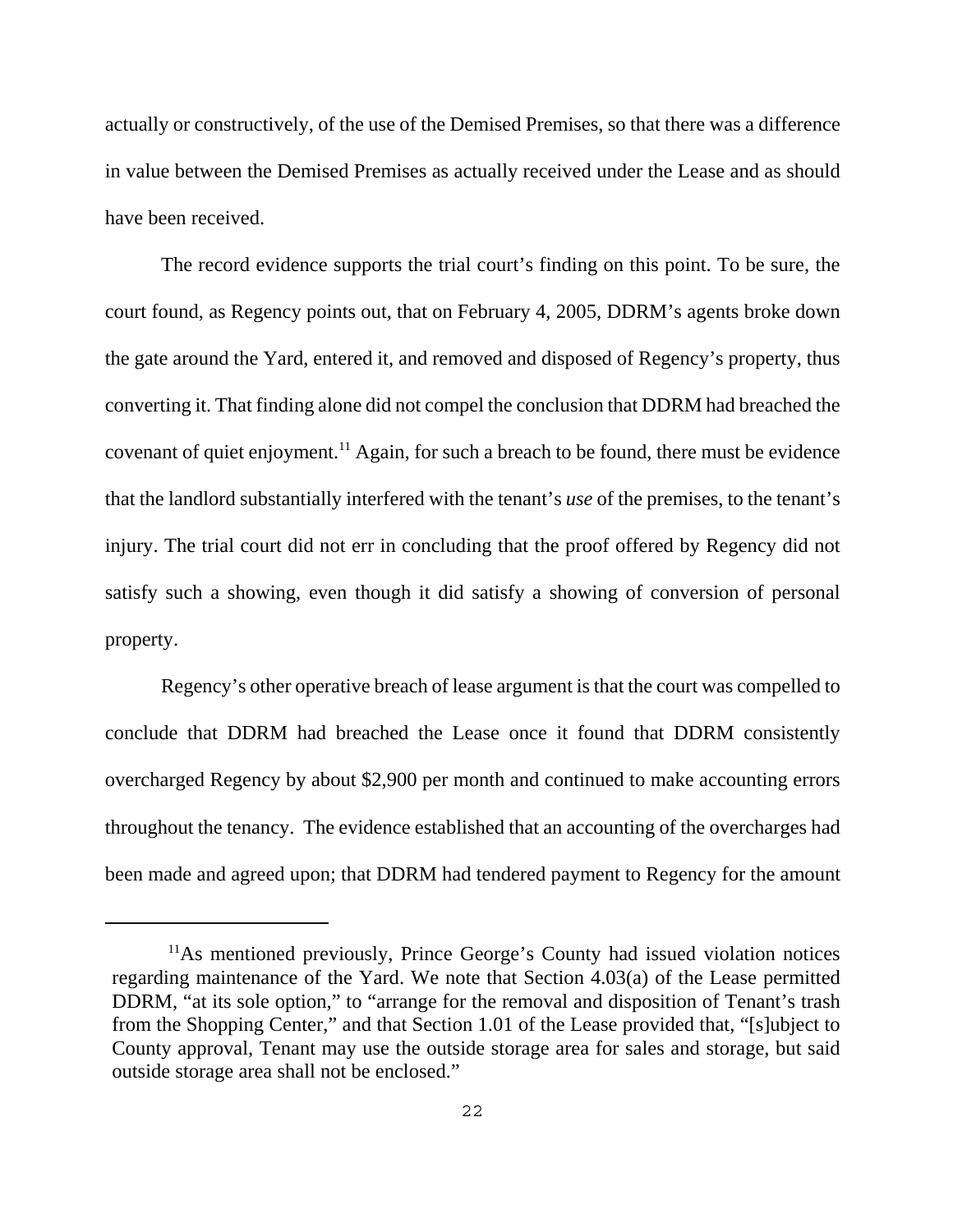of the overcharges; and that the District Court litigation between DDRM and Regency over the issue of rent due or overpaid was dropped. Regency maintains that, even though these disputes were resolved, the parties had not come to an agreement about prevailing party attorneys' fees, under Section 11.03 of the Lease; and therefore, there nevertheless was a breach of the Lease, and the trial court erred in its treatment of the attorneys' fees issue.<sup>12</sup>

Section 11.03 of the Lease provides for fee shifting to the "non-defaulting party" if that party "shall prevail in litigation." The trial court ruled that, because the accounting claim was resolved between the parties and the rent litigation was dismissed, Regency was not a "prevailing party" in litigation against a defaulting party.

In the cases Regency cites, in which a circuit court erred in not enforcing a contractual fee-shifting clause, a judgment was entered in favor of the prevailing party for breach of contract. *See Hensley v. Eckerhart*, 461 U.S. 424, 426-29 (1983) (plaintiff obtained a judgment on one of three counts); *Myers v. Kayhoe*, 391 Md. 188, 192-93, 207-08 (2006) (abuse of discretion where trial court granted summary judgment but refused to enforce contractual fee shifting provision); *Stratakos v. Parcells*, 172 Md. App. 464, 468, 477-78 (2007) (affirming the award of attorneys' fees upon grant of summary judgment). *See also Farrar v. Hobby*, 506 U.S. 103, 111 (1992) ("The plaintiff must obtain an enforceable

<sup>&</sup>lt;sup>12</sup>The court recognized that in their settlement of the accounting/rent dispute, the parties had not resolved whether Regency was entitled to prejudgment interest on the sum of rent that it had been overcharged, and therefore had overpaid. The court addressed the prejudgment interest issue and decided it against Regency. Regency does not contest that decision on appeal.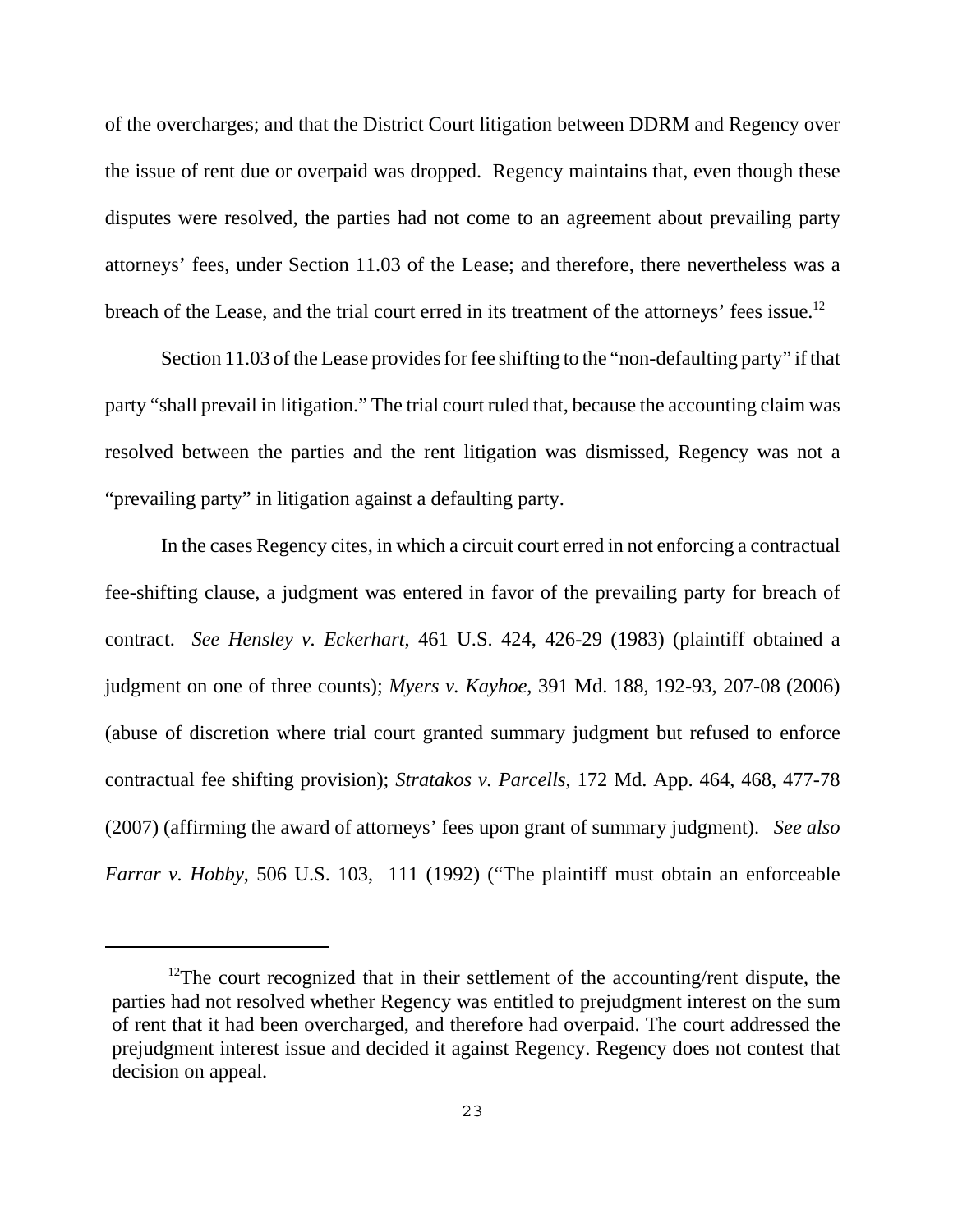judgment against the defendant from whom fees are sought, or comparable relief through a consent decree or settlement.") (citations omitted).

In the present case, Regency prevailed on its conversion claim but settled the accounting/rent dispute, except for the issue of prevailing party fees. Applying the teaching of *Stratakos*, *supra*, the conversion count did not "arise out of" the Lease, and Regency did not "prevail" on the accounting/rent dispute. *Stratakos* is distinguishable because there the sellers successfully defended allegations that they had made false or negligent misrepresentations involving the same contract containing the fee shifting provision. 172 Md. App. at 466. By contrast, in this case, the conversion of Regency's personal property stood apart from the Lease, and thus is not covered by the shifting clause, and the parties' pretrial resolution of the accounting/rent dispute meant that the trial court was not being asked to enter a judgment, which would have designated a "prevailing party." Although a consent order may, under some circumstances, support an award of attorneys' fees to a "prevailing party," *Maher v. Gagne*, 448 U.S. 122, 129-30 (1980), here there was no consent order entered by the court. There merely was a private resolution of the accounting/rent dispute. The trial court was correct to rule that the parties' private resolution of the accounting/rent claim was not a determination of that issue by litigation, and therefore did not trigger the fee-shifting clause. So, even though the parties had carved out from their settlement the issue of prevailing party attorneys' fees under Section 11.03 of the Lease, they indeed settled privately the dispute over an accounting and rent, with the result that Section 11.03 was not, and could not have been, triggered.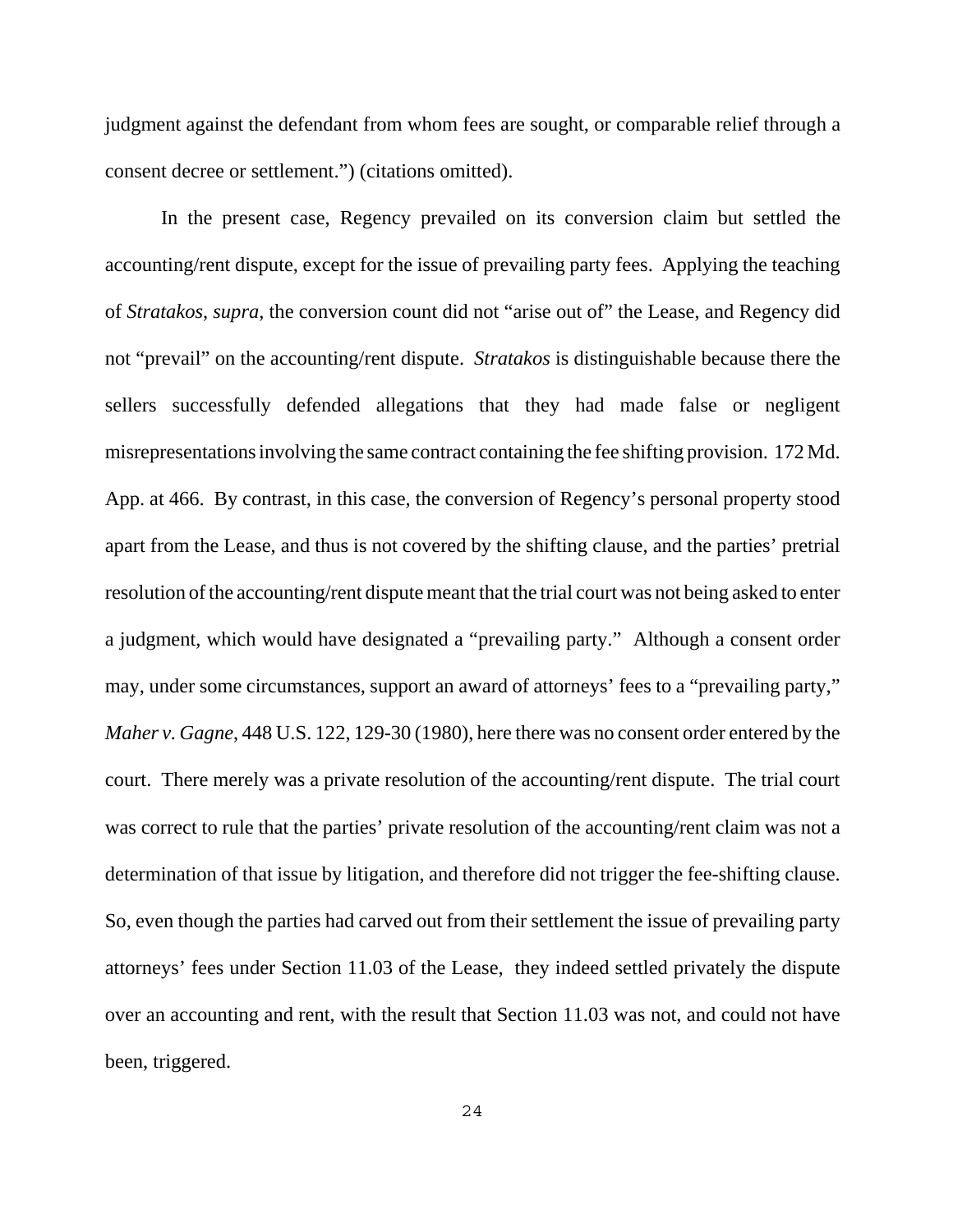The circuit court issued its memorandum opinion and order on November 26, 2007. The order was docketed December 3, 2007. Under Rule 8-202(a),<sup>13</sup> the deadline for filing a notice of appeal was 30 days later, *i.e.*, January 2, 2008. Nationwide filed its (timely) notice of appeal on December 18, 2007. Under subsection 8-202(e), the deadline for any other party to note an appeal was January 2, 2008, because that date was later than 10 days after Nationwide had filed its notice of appeal. Regency filed a notice of appeal on December 27, 2007. DDRM filed a notice of appeal on January 4, 2008.

In this court, Regency has filed a motion to dismiss DDRM's cross-appeal as untimely.

In response, DDRM argues that its appeal was timely under Rule 8-202(e), or in the

\* \* \*

<sup>&</sup>lt;sup>13</sup>Md. Rule 8-202 states in relevant part:

**<sup>(</sup>a) Generally.** Except as otherwise provided in this Rule or by law, the notice of appeal shall be filed within 30 days after entry of the judgment or order from which the appeal is taken. In this Rule, "judgment" includes a verdict or decision of a circuit court to which issues have been sent from an Orphans' Court.

**<sup>(</sup>e) Appeals by Other Party--Within Ten Days.** If one party files a timely notice of appeal, any other party may file a notice of appeal within ten days after the date on which the first notice of appeal was filed or within any longer time otherwise allowed by this Rule.

**<sup>(</sup>f) Date of Entry.** "Entry" as used in this Rule occurs on the day when the clerk of the lower court first makes a record in writing of the judgment, notice, or order on the file jacket, on a docket within the file, or in a docket book, according to the practice of that court, and records the actual date of the entry.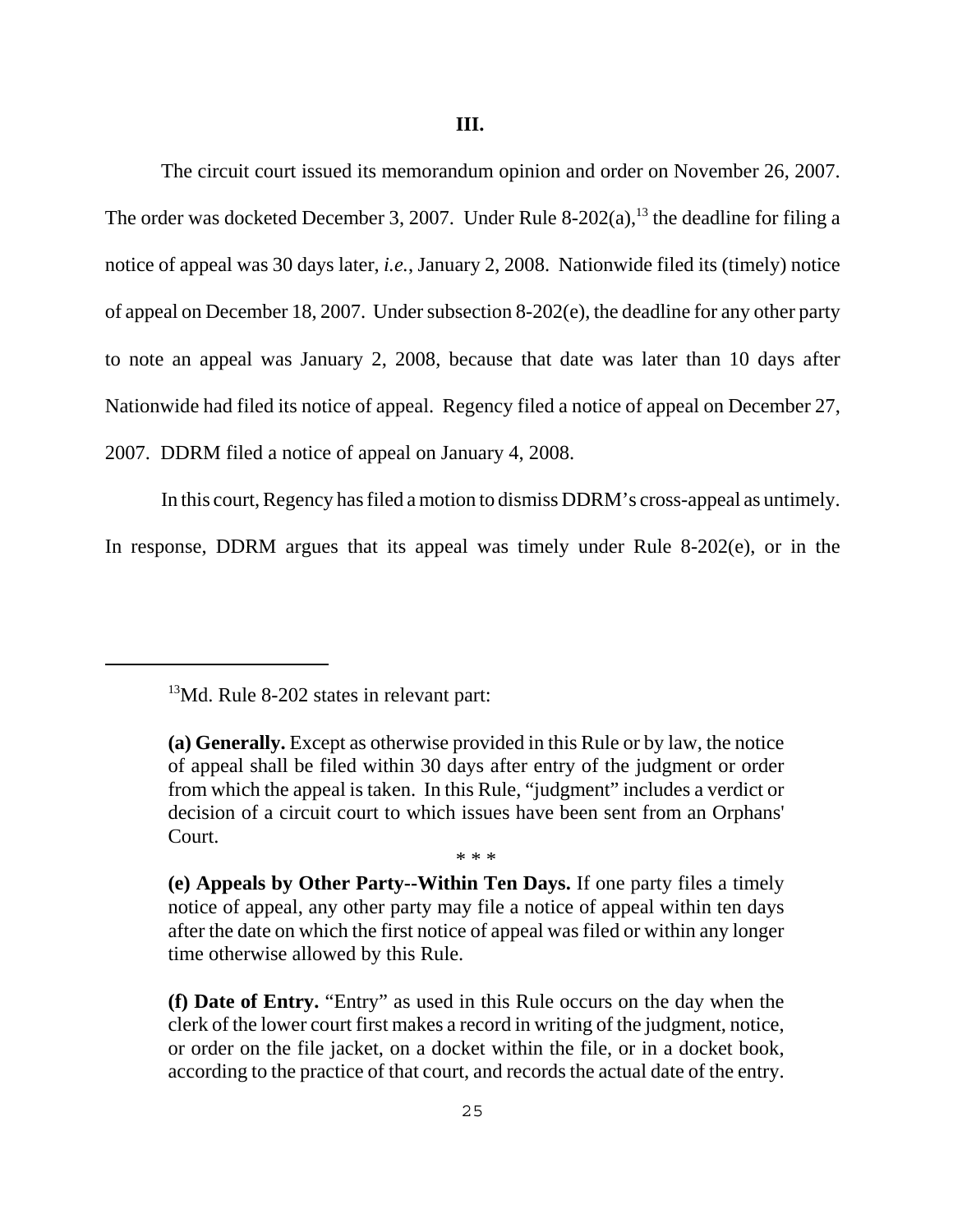alternative, that we should exercise our discretion under *Maxwell v. Ingerman*, 107 Md. App. 677 (1996), to consider its belated cross-appeal.

In construing a Maryland Rule, we apply the same rules of interpretation as we do in construing statutes. *King v. State*, 400 Md. 419, 429 (2007). We must ascertain and effectuate "the purpose and objectives of the rule," beginning with its plain language. *Johnson v. State*, 360 Md. 250, 264 (2000). If the language of the rule is unambiguous, our analysis ordinarily is complete. *Ishola v. State*, 404 Md. 155, 160 (2008). If the text of the rule admits of more than one reasonable meaning, however, we will turn to secondary indicia of meaning such as "legislative history" (such as Rules Committee meeting minutes and Court of Appeals hearing transcripts), case law, and purpose. *Opert v. Criminal Injuries Comp. Bd.*, 403 Md. 587, 593 (2008). We take special care to avoid strained or absurd interpretations. *In re: Colby H.*, 362 Md. 702, 722 (2001). We do not add or delete language "so as to reflect an intent not evidenced in the plain and unambiguous language of the [rule]," nor do we "construe the [rule] with forced or subtle interpretations that limit or extend its application." *Price v. State*, 378 Md. 378, 387 (2003).

DDRM first argues that its cross-appeal was timely under Rule 8-202(e) because it was filed January 4, 2008, within ten days of *Regency's* filing its notice of appeal on December 27, 2008. We disagree. Rule 8-202(e) plainly states that, "[i]f one party files a timely notice of appeal, any other party may file a notice of appeal *within ten days after the date on which the first notice of appeal was filed* or within any longer time otherwise allowed by this Rule." (Emphasis added.) This language is unambiguous, and, as applied here, means that, once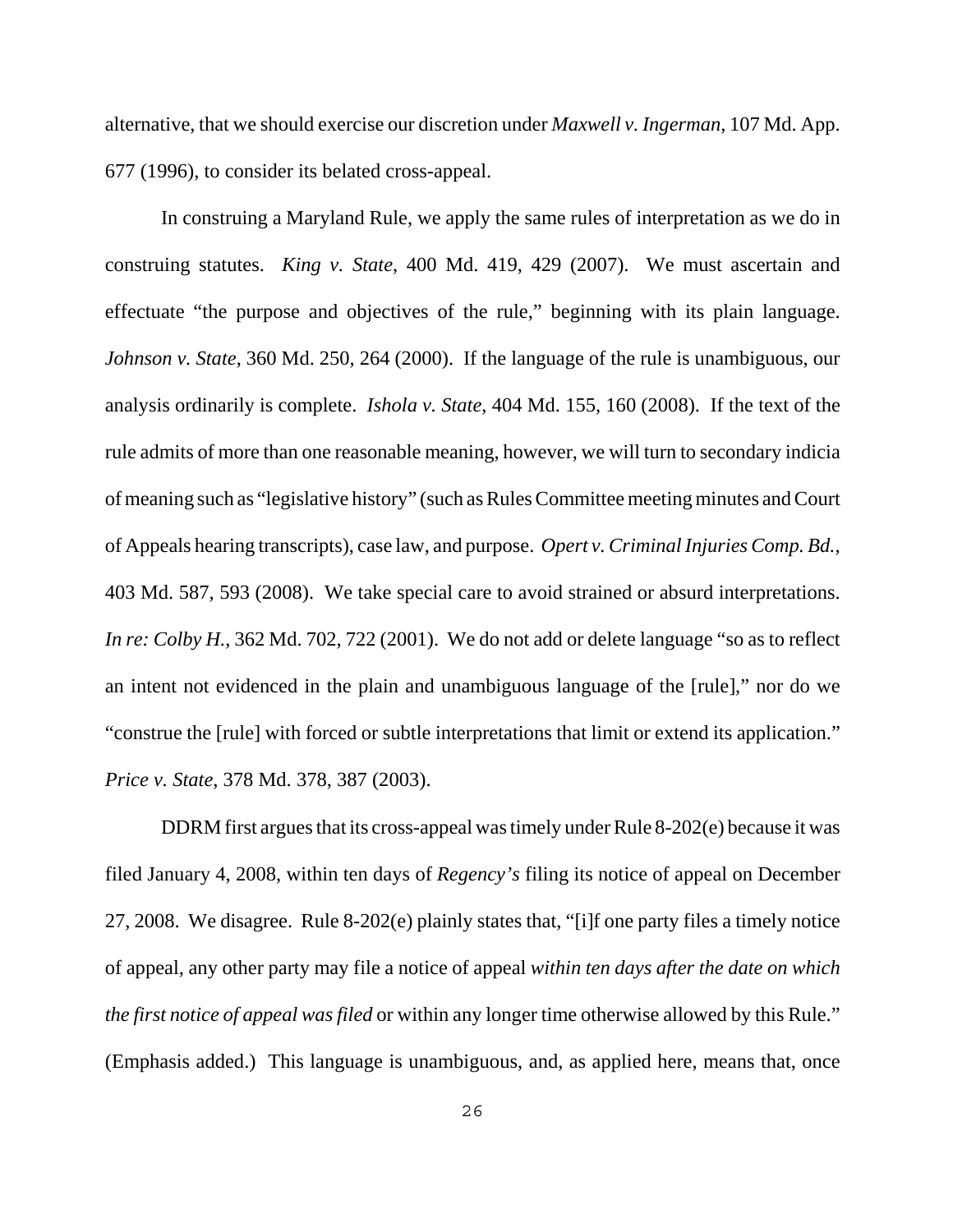Nationwide filed its notice of appeal, which was the *first* one filed, *all* other parties were required to file notices of appeal, if any, within ten days, unless the Rule otherwise permitted a longer time. Indeed, the Rule did otherwise permit a longer time, as ten days after December 18 would have been December 28, but 30 days after December 3 was January 2. Thus, the deadline for DDRM to file a notice of cross-appeal, under Rule 8-202(e), was January 2,  $2008.<sup>14</sup>$  The January 4,  $2008$  filing was two days late.

DDRM maintains that, because the case was bifurcated, there was no reason for it to file an appeal in reaction to Nationwide's filing one. In other words, its reason to file a notice of appeal was not "triggered" until Regency filed its notice of appeal. This argument ignores the plain language of the Rule. Simply because the trial court bifurcated the proceedings did not mean there were two separate cases. At all times, DDRM remained a party to a single case and its status was not altered by the trial court's exercise of its discretion to set the order of presentation. As a party, DDRM was required to follow the deadline for filing a notice of appeal as set by subsection 8-202(e).

Anticipating that possible result, DDRM next asks, alternatively, that we consider its tardy appeal because, under the circumstances, there was "exceedingly good cause" for its

 $14$ Regency actually argues, incorrectly, that DDRM's cross-appeal was filed seven days late, not two days late. Regency mistakenly counts the date the trial court's opinion was issued -- November 26, 2007 -- as the date of "entry" under Rule 8-202(f) and argues, therefore, that the last day for DDRM to note an appeal was December 28, 2007. November 26, 2007, was the date the opinion was issued, not the date on which it was entered, which was December 3, 2007.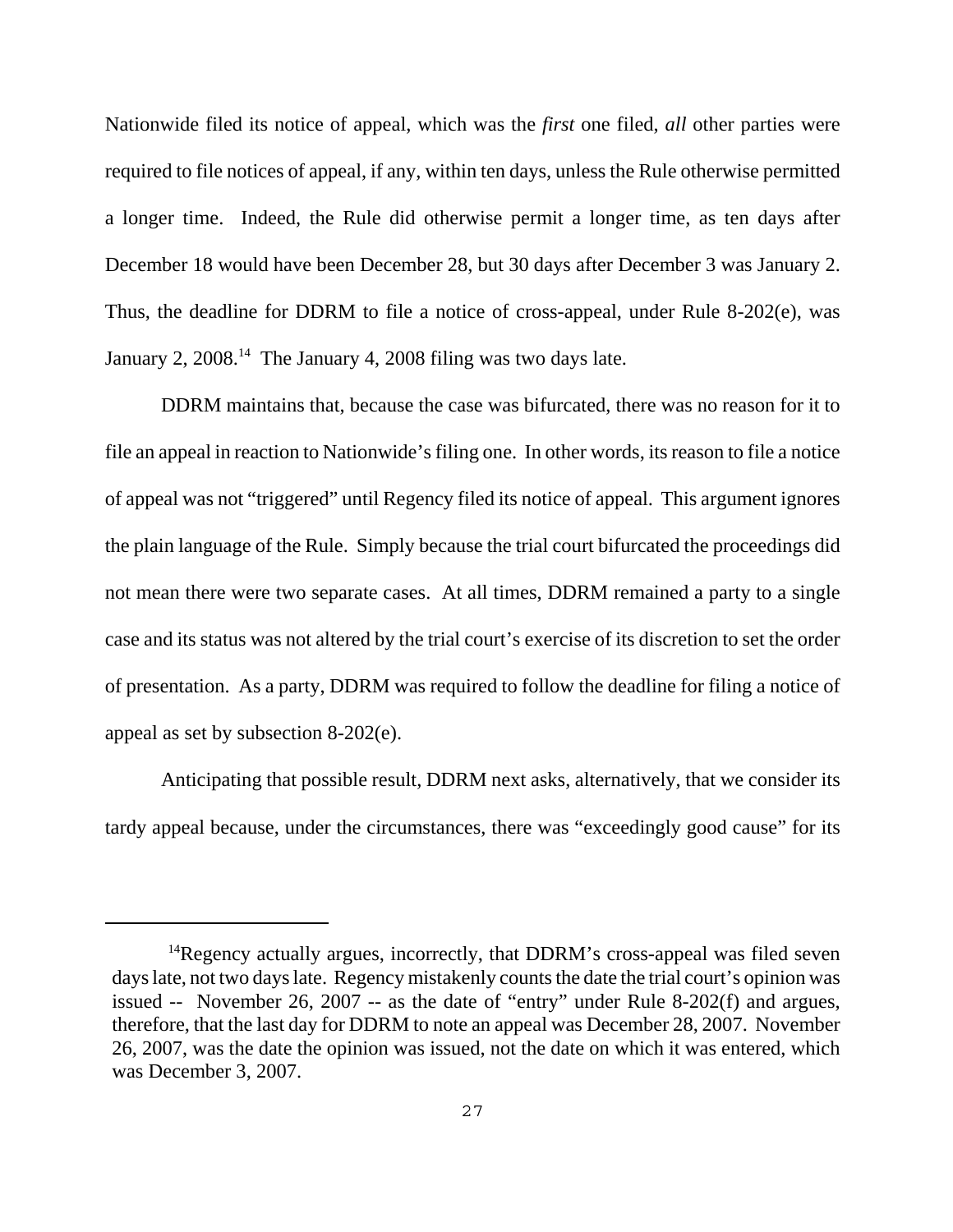untimeliness, hence the exception set forth in *Maxwell*, *supra*, 107 Md. App. 677, should apply.

In *Maxwell*, this Court examined cases in the federal courts of appeal that construed an analogous provision in the Federal Rules of Appellate Procedure ("FRAP"), FRAP  $4(a)(3)$ <sup>15</sup> We adopted the reasoning of those courts that have held that a belated cross-appeal is not jurisdictionally defective.<sup>16</sup> The theory underlying these decisions is that appellate jurisdiction is conferred by the original filing of a timely notice of appeal by one party, so the appellate court has jurisdiction over a second notice of appeal, by another party, even if it is not timely filed. The court nevertheless has discretion to entertain the late-filed second appeal, or not. We held that "if good cause—exceedingly good cause—is shown for the

<sup>15</sup>In relevant part, FRAP 4 states as follows:

## **(a) Appeal in a Civil Case.**

## **(1) Time for Filing a Notice of Appeal.**

 $(A)$  In a civil case, except as provided in Rules  $4(a)(1)(B)$ ,  $4(a)(4)$ , and 4(c), the notice of appeal required by Rule 3 must be filed with the district clerk within 30 days after the judgment or order appealed from is entered. \* \* \*

**(3) Multiple Appeals.** If one party timely files a notice of appeal, any other party may file a notice of appeal within 14 days after the date when the first notice was filed, or within the time otherwise prescribed by this Rule 4(a), whichever period ends later.

<sup>16</sup>By contrast, failure to file a notice of appeal within the 30-day deadline of Rule 8-202(a) is a jurisdictional defect. *See Houghton v. County Comm'rs of Kent County*, 305 Md. 407, 413 (1986) ("The requirement of Rule 1012 and its predecessors, that an order of appeal be filed within thirty days of a final judgment, is jurisdictional; if the requirement is not met, the appellate court acquires no jurisdiction and the appeal must be dismissed."). (Present Rule 8-202 was derived from former Rule 1012. Both Rules contain the same 30-day time limit for the appeal from a final judgment.)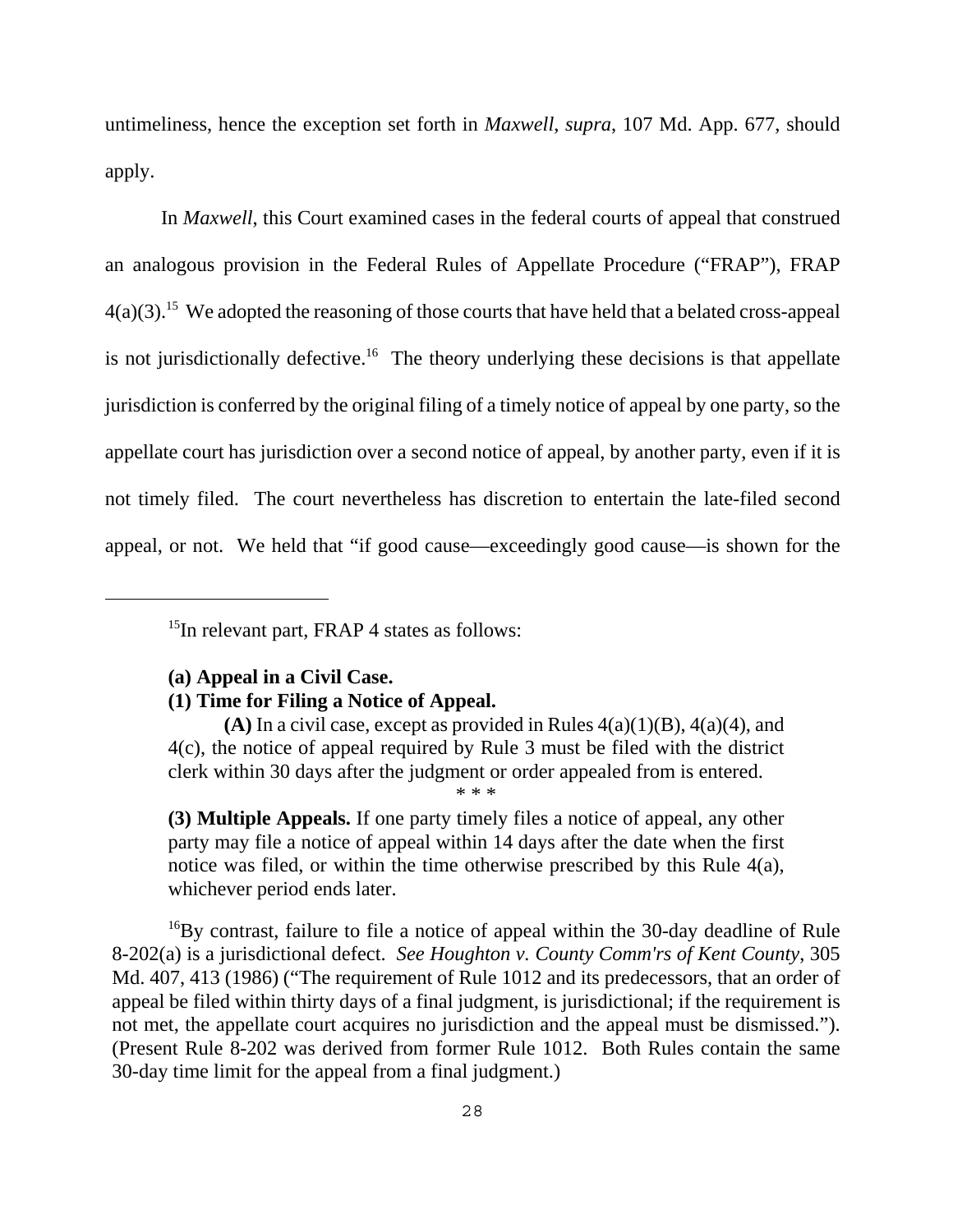untimeliness, we may, in our discretion, excuse the untimeliness and consider issues raised in the cross-appeal." *Maxwell*, *supra*, 107 Md. App. at 681.

In *Maxwell*, the plaintiff filed a timely notice of appeal under Rule 8-202(a), including a certificate of service as required by Rule 1-323. Through inadvertence, she did not mail the certificate of service and notice until eleven days after filing the notice of appeal. Because the 30-day filing period had expired before the 10-day filing period, and the 10-day filing period had elapsed, it was impossible for the defendant to file a timely cross-appeal. We elected to exercise our discretion to decide the defendant's late-filed cross-appeal.

The instant case is distinguishable from *Maxwell*. Here, DDRM received a timely notice that Nationwide had filed a notice of appeal. Even though Nationwide's appeal did not directly implicate DDRM's interests, nevertheless, DDRM had reason to think that Regency would file its own appeal, an event which could implicate DDRM's interests. It should have been clear to DDRM that if Nationwide were to prevail on appeal, DDRM likely would become the target of Regency's claim for reimbursement for the replacement costs of the vandalized HVAC units. There is not "exceedingly good cause" here to warrant exercising our discretion to excuse DDRM's untimely filing of its cross-appeal. Accordingly, we shall grant Regency's motion to dismiss under Rule 8-602(a)(3).

## **CONCLUSION**

In summary, we shall reverse the judgment of the trial court as to Nationwide's liability under the Policy; affirm as to Regency's issues on cross-appeal; and dismiss DDRM's crossappeal. We shall remand the case to the circuit court for further proceedings to decide